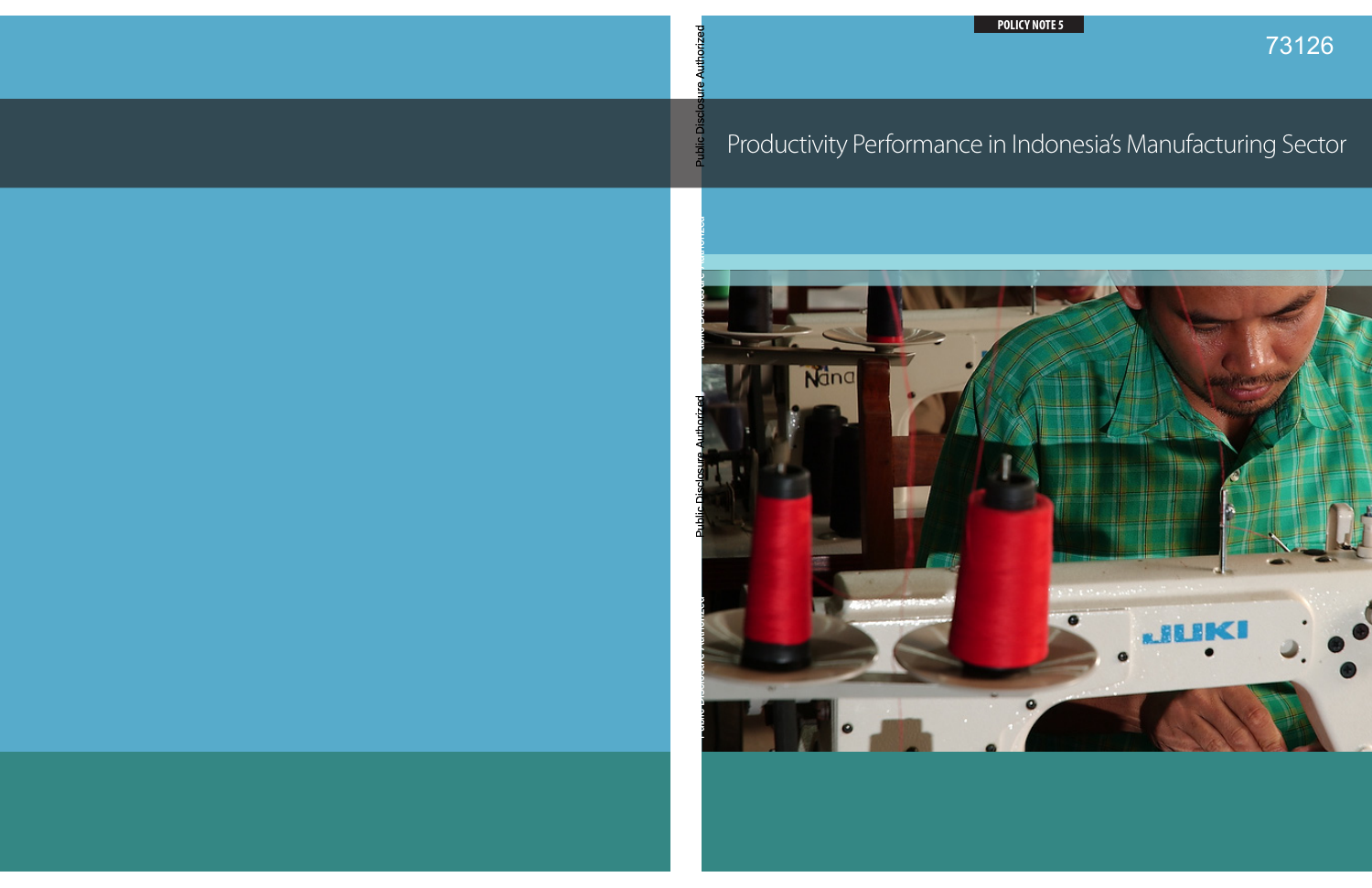#### **THE WORLD BANK OFFICE JAKARTA**

Indonesia Stock Exchange Building, Tower II/12-13th Fl. Jl. Jend. Sudirman Kav. 52-53 Jakarta 12910 Tel: (6221) 5299-3000 Fax: (6221) 5299-3111

Printed in September 2012

*Productivity Performance in Indonesia's Manufacturing Sector* is a product of staff of the World Bank. The findings, interpretations and conclusions expressed herein do not necessarily reflect the views of the Board of Executive Directors of the World Bank or the governments they represent.

The World Bank does not guarantee the accuracy of the data included in this work. The boundaries, colors, denominations and other information shown on any map in this work do not imply any judgment on the part of the World Bank concerning the legal status of any territory, or the endorsement of acceptance of such boundaries.

Cover photograph is: Copyright @ MDF. All rights reserved.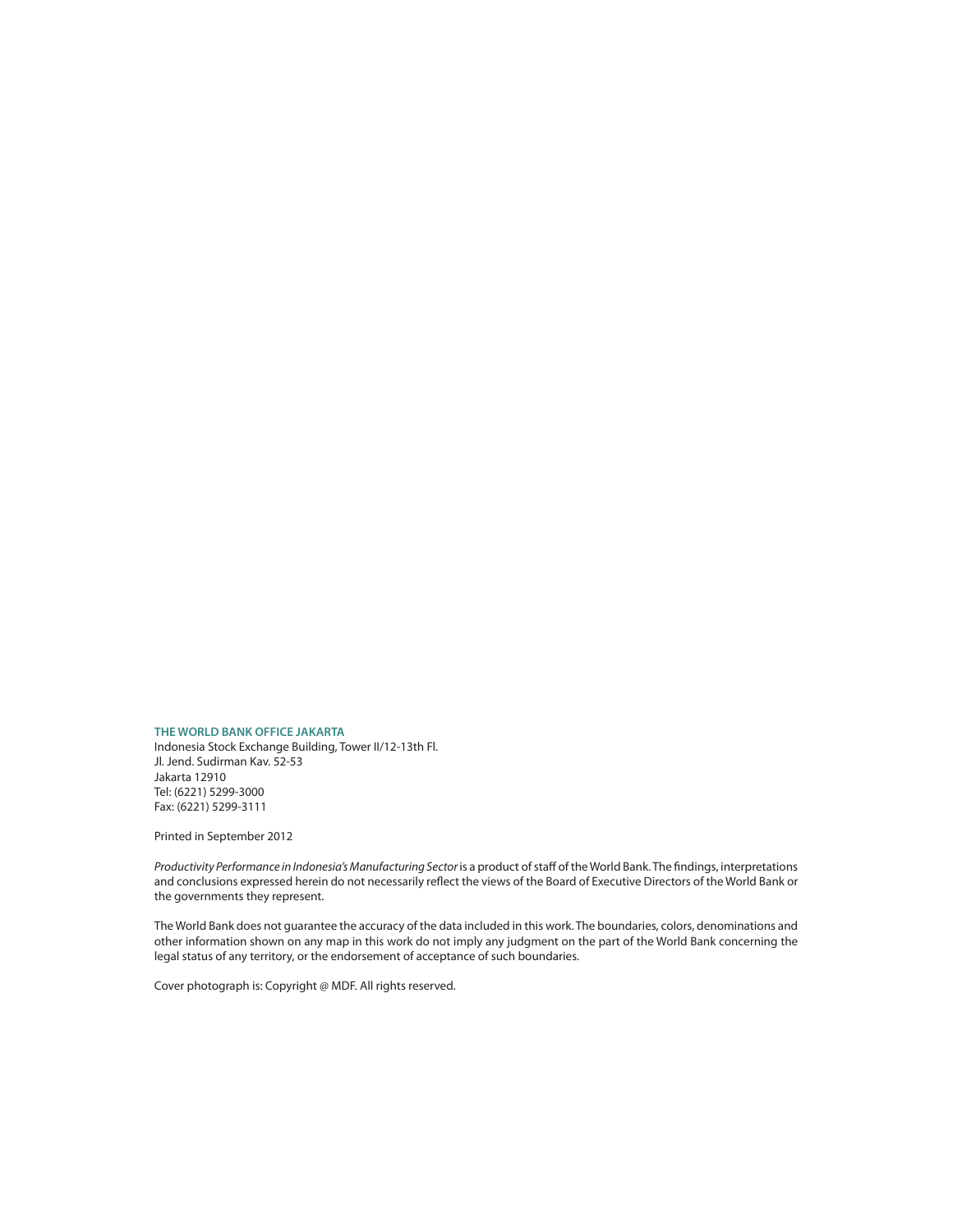# **Policy Note 5**

# **Productivity Performance in Indonesia's Manufacturing Sector**

# *Abstract*

*Contributors: Beata Javorcik, Fitria Fitriani and Leonardo Iacovone, with the collaboration of Gonzalo Varela and Victor Duggan.*

*Relying on firm-level data from Statistik Industri this note analyzes the evolution of productivity dynamics of Indonesian firms over the past 20 years (1990-2009). Economy-wide and sectoral productivity changes are decomposed into their two main components: changes due to the evolution of average productivity and changes due to "allocative efficiency". This decomposition shows that while during the 20 years both components have increased, the changes in allocative efficiency have been mainly driven by average productivity growth and less by increases in allocative efficiency, even if the latter has also improved during the period under analysis. Interestingly, the note shows that both average TFP growth and allocative efficiency improvements are especially driven by a few sectors: electronics, machinery and instruments, and textiles, clothing and footwear. Limited improvements in both allocative efficiency and average TFP have occurred instead in natural-resource-based sectors — sectors characterized by more limited competition and higher rents. This note emphasizes the importance of "allocative efficiency" for productivity evolution because, in a context where firms are very different in their productivity, it becomes crucial how resources are allocated in the economy. This series of policy notes suggests that regulatory reforms, exposure to foreign competition and access to imported intermediate inputs are important determinants of allocative efficiency. The problem of a "missing middle" is closely related to that of sub-optimal allocation of resources across firms: a strong feature of Indonesian firm-size distribution. Going further, the note suggests that burdensome regulations and imperfect financial markets are two important causes of this missing middle. To complement the focus on productivity, the note also analyzes firm-level job dynamics and points to the crucial role of "start-ups" and new companies as a key driver of job creation. This finding suggests that the focus of policymakers on SMEs may be misplaced and that this focus should start realigning towards supporting more dynamic "start-ups" rather than SMEs.* 





Schweizerische Eidgenossenschaft Confédération suisse Confederazione Svizzera Confederaziun svizra

Swiss Confederation

Federal Department of Economic Affairs FDEA<br>State Secretariat for Economic Affairs SECO



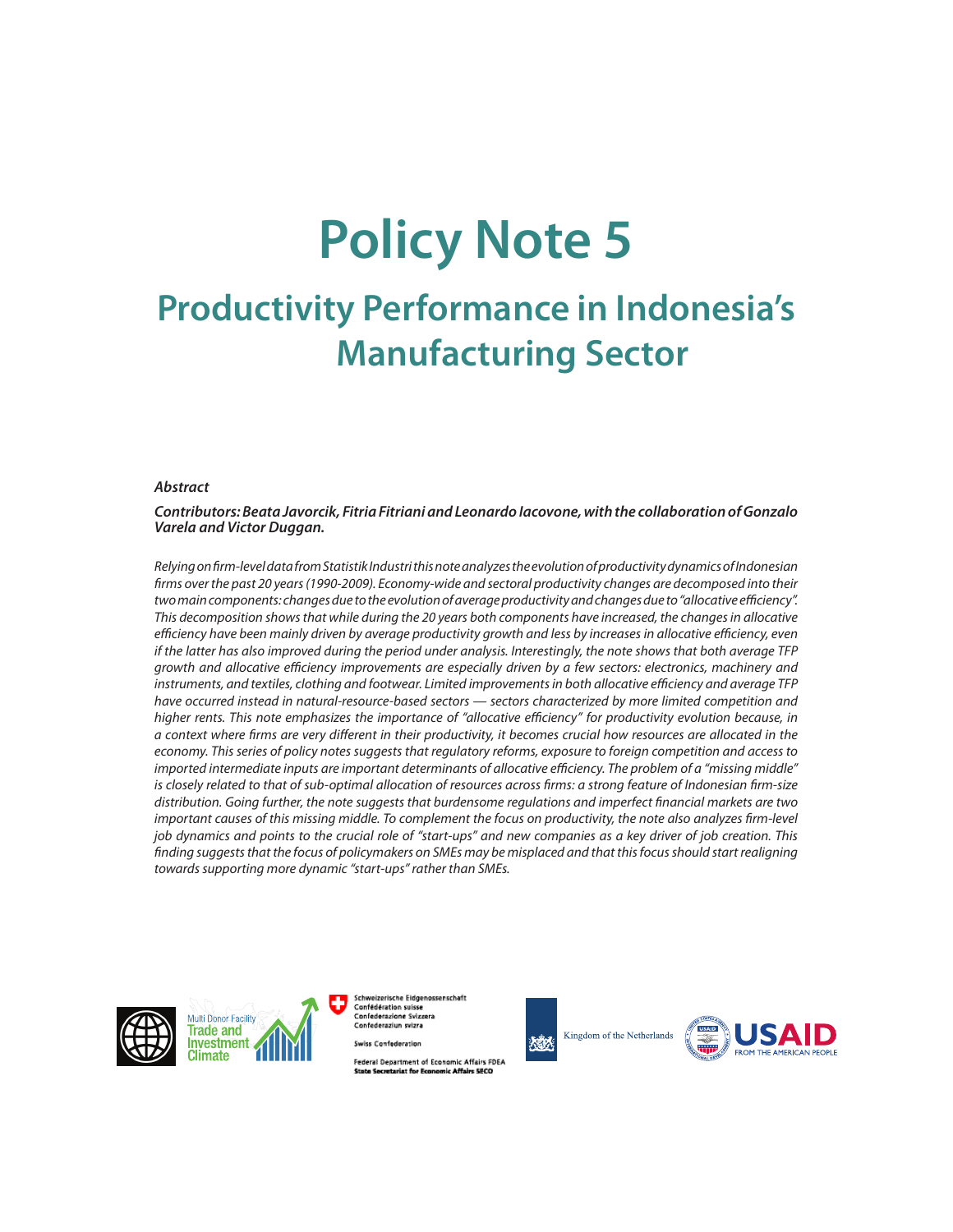# Table of Contents

**1. Introduction**

- **2. Total Factor Productivity**
- **3. The Role of Allocative Efficiency**
- **4. Plant Size: The Missing Middle**
- **5. Jobs and Wages**
- **6. Conclusions**

# **References**

Annex 1: Ease of opening a business (DB 2011)

- Annex 2: Ease of closing a business (DB 2011)
- Annex 3: Job decomposition SMEs vs non-SMEs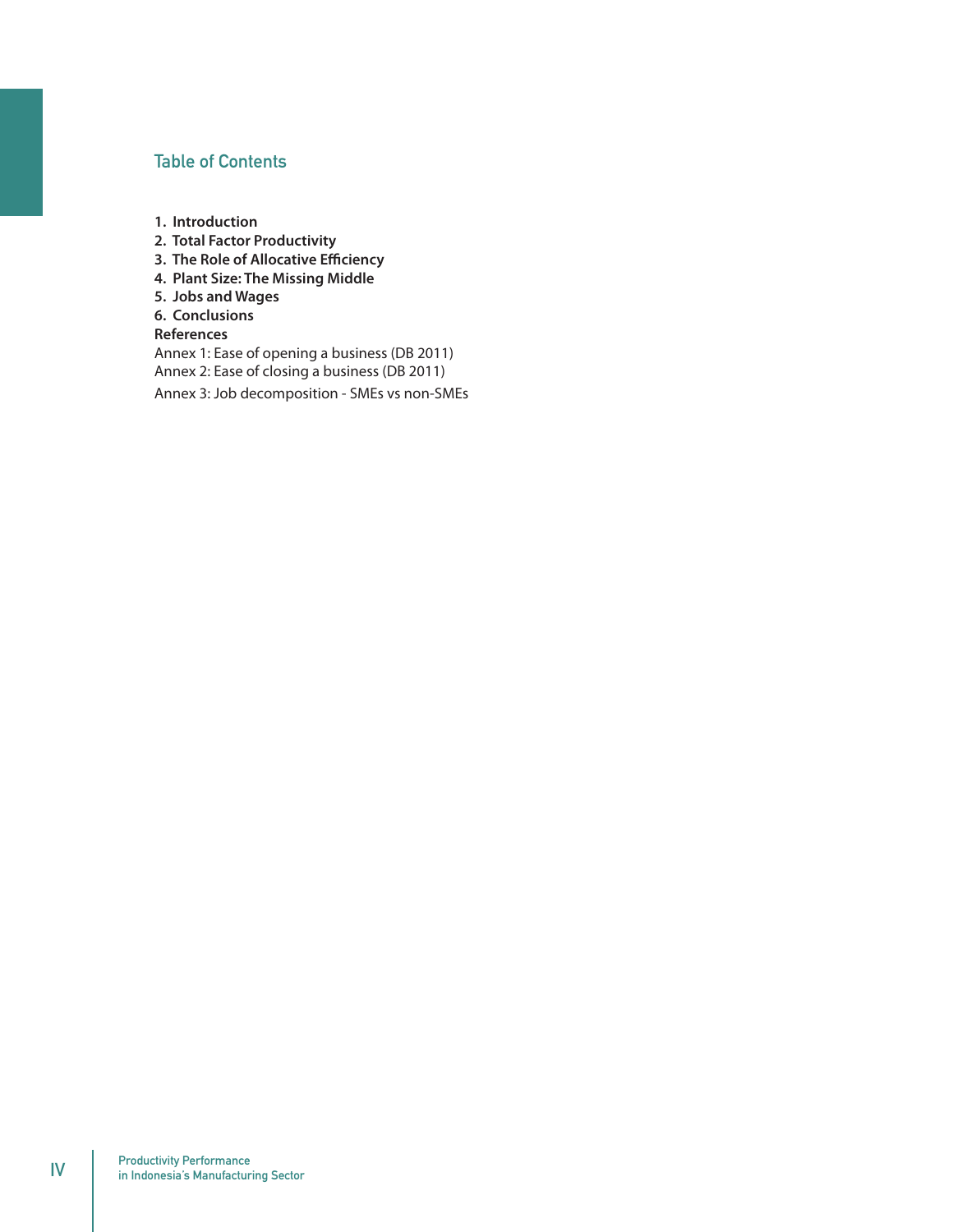# **1. Introduction**

**This note focuses on the productivity performance of Indonesia's manufacturing sector since the early 1990s. There are several determinants of aggregate productivity performance.** This note focuses on three: (i) micro-level productivity; (ii) allocative efficiency; and (iii) distortions in the distribution of firms' size. In Section 2, the note describes the development of total factor productivity (TFP) for Indonesian manufacturing plants over the past 20 years. In Section 3, the note studies allocative efficiency in the Indonesian manufacturing sector, i.e. the degree to which resources are reallocated towards more productive firms. Since distortions in firm size and the allocation of resources across different firm-size groups have major implications for overall productivity growth, this note examines the distribution of firms by size group in Section 4. Section 5 therefore focuses on wages and employment in Indonesia's manufacturing sector, while Section 6 concludes.<sup>1</sup>

**Throughout this note, the analysis outlines the role of firms'2 characteristics in affecting microlevel productivity, allocative efficiency, wages and employment.** Understanding the role of firm heterogeneity (i.e., differences in characteristics and performance) in Indonesia's manufacturing sector is important from a policy perspective. Empirical evidence suggests that firms — even within a narrow sector category — differ in terms of their characteristics, and theoretical models have increasingly started to acknowledge this fact (e.g., Melitz, 2003). Firm heterogeneity determines, for instance, how firms respond to external changes, including competition, trade openness, regulations, and the macroeconomic environment.

# **2. Total Factor Productivity**

**manufacturing increased over the period efficiency, 1990-2009 1990-2009.** Part of the reported increase in TFP in the manufacturing sector can be related to improvements in average plant-level efficiency that are internal to firms, implying that, on average, plants became slightly more productive. Figure 1 shows that the unweighted average TFP index increased over the period 1990-2009, and by 2009 there had been a 20 percent cumulative increase in average TFP. Another part can be related to gains in allocative efficiency, implying that, to some extent, resources were reallocated away from less productive into more productive plants (see Box 1 for a definition and relevance of allocative efficiency). Allocative efficiency has somewhat improved over time, especially after the Asian financial crisis (Figure 1), but shows a slight decline in the period 2005-09.





Note: The vertical axis measures the covariance term as defined in the productivity decomposition by Olley and Pakes (1996). For more details see Box 1.

**Both TFP growth and allocative efficiency evolution during the period 1990-2010 were different across sectors.** By breaking down the overall manufacturing TFP evolution by sectors we find that the trends in the evolution of TFP and allocative efficiency are very different across sectors. With

The analysis relies on medium and large plants based on the annual Indonesian Manufacturing Census.

<sup>2</sup> In this policy note we use the terms "firm" and "plant" interchangeably even if the data on which the analysis is based, the Statistik Industri, focus on plants as its unit of analysis.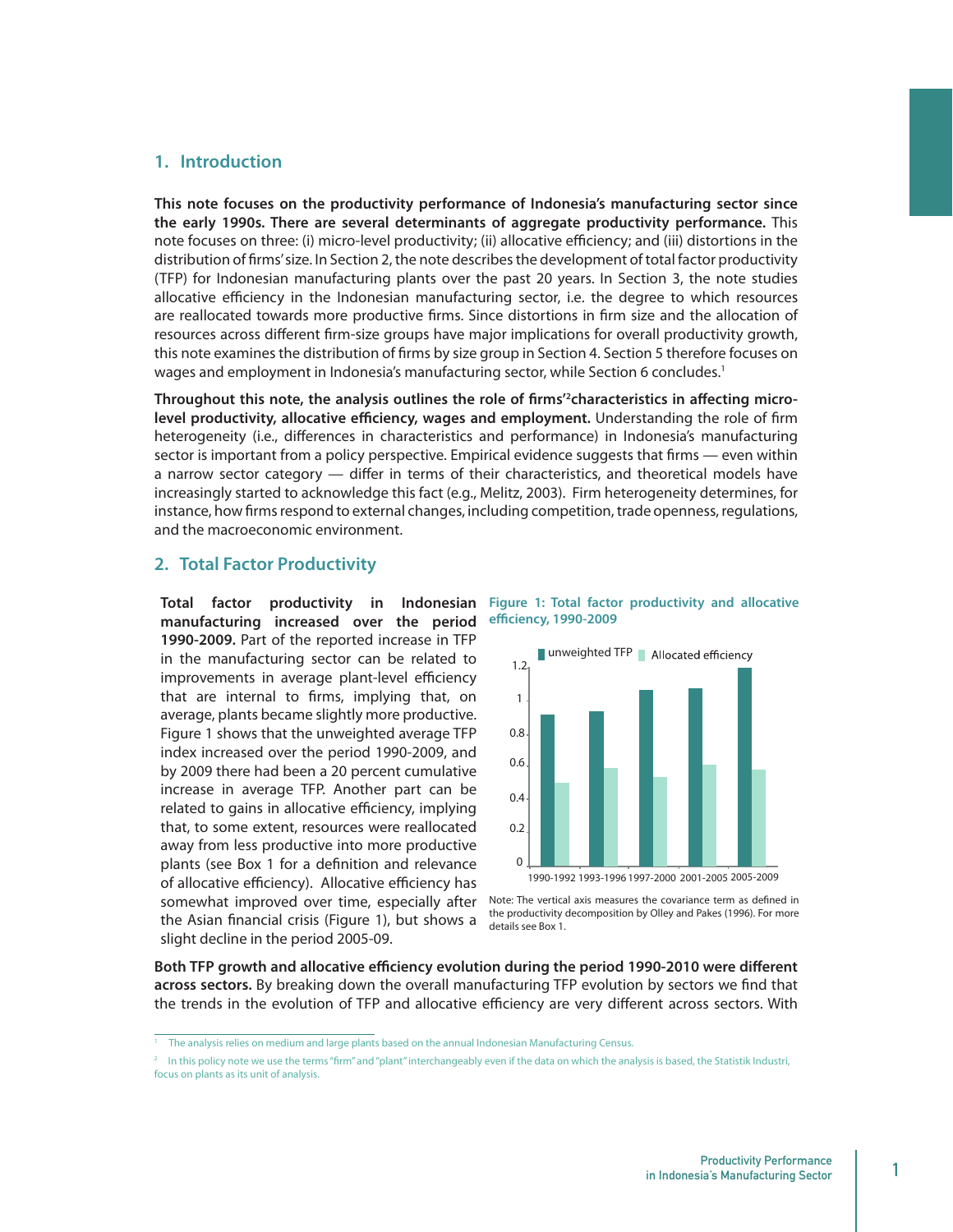respect to TFP, two sectors were characterized by especially high growth: electronics, machinery and instruments on the one hand, and textiles, clothing and footwear on the other. Interestingly, both sectors were characterized by sustained exposure to and integration with the global economy, both through direct competition with other producers and through foreign direct investment (FDI) entering in Indonesia. Conversely, resource-based sectors, in particular non-agricultural ones, were instead characterized by nearly flat TFP evolution. These sectors tend to be characterized by very high rents and advantages due to natural endowments. This may explain why incentives to innovate and increase TFP are limited, given that profitability is assured by the rents. Reinforcing these patterns, it is interesting to notice that the same sectors characterized by high average TFP growth were also characterized by improving allocative efficiency, while those sectors characterized by sluggish TFP growth (i.e., natural resource sectors) were also characterized by a disappointing evolution in terms of allocative efficiency.







Box 1: Allocative efficiency – What is it and why does it matter?

#### *What it is*

Allocative efficiency can be defined as the extent to which the economy is able to channel resources towards the most efficient firms.

#### *Why it matters*

If all firms had the same productivity level, allocative efficiency would not matter at all. However, increasingly, micro-level studies have pointed towards a substantial persistence of productivity heterogeneity between firms that manufacture similar products. In such a context, the extent to which the market is able to shift resources towards more productive companies is a crucial determinant of the overall productivity level, as well as productivity growth.

#### *How to measure it*

The common way to measure allocative efficiency is by answering a simple question: are resources allocated efficiently in a sector? To answer this question researchers rely on a cross-sectional decomposition proposed by Olley and Pakes (1996). Aggregate sectoral productivity is decomposed into two components: (a) average (unweighted) sectoral productivity, (b) cross-term reflecting the cross-sectional efficiency of allocation of activity. Where Ps is the sectoral productivity, Ns the number of firms in sector "s", *pi* is the productivity of firm "i" belonging to sector "s", (ps ) is unweighted sectoral productivity, (ωs ) is the average number of workers in the sector, ωi the number of workers of firm "i".

$$
Ps=1/N_s \sum_{ies} pi + \sum_{ies} (p_i-p_s) (\omega_i-\omega_s)
$$

The cross-term captures the allocative efficiency and its contribution to the overall sectoral productivity. The measure is positive and larger if firms with above average productivity tend to employ more workers than the average firm. If, instead, less efficient firms tend to employ more workers than more efficient ones, the term is smaller or even negative.

Source: Arnold, Nicoletti and Scarpetta (2008), Bartelsman, Haltiwanger and Scarpetta (2007), Olley and Pakes (1996).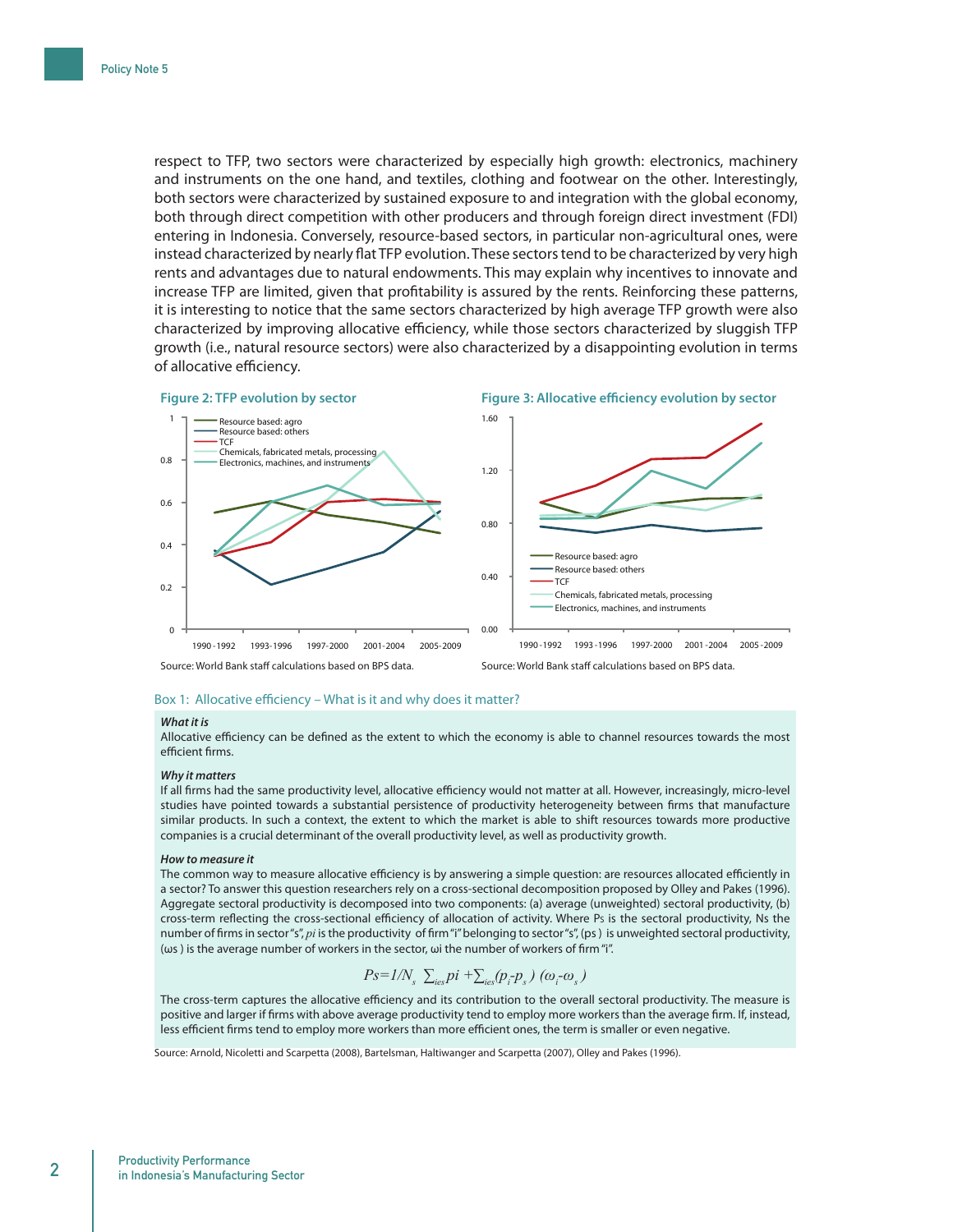**Manufacturers are heterogeneous in terms of their productivity.** As in many other countries, Indonesia's manufacturing sector is characterized by substantial heterogeneity in terms of TFP across plants belonging to the same 5-digit sector, as shown in Figure 4.<sup>3</sup> The differences in productivity between the top and the bottom decile within the same sector can reach 400 percent. The average spread is 140 percent but in a quarter of the sectors it is larger than 200 percent, and in one tenth of the sectors it exceeds 280 percent.

**The finding that producers with very different productivity levels coexist within narrowly defined sectors is not surprising.** For instance, in the year 2000 the spread between the 90th and 10th percentile of productivity distribution in the UK was on average 150 percent.<sup>4</sup> Even more striking is the finding of Dutz (2007) who documented a productivity spread of 500 percent between the most productive companies and the average firm in India. Similarly, Hsieh and Klenow (2009) find a TFP spread of 5:1 between top and bottom 10 percent of firms in India.

**While the average plant productivity in Indonesia has increased since 1990, it has also been accompanied by an increase in productivity dispersion.** Figure 5 below presents the distribution of productivity for various years between 1990 and 2008. It shows that the distribution of TFP has been shifting to the right and its tails have become fatter, revealing that the proportion of plants with extreme levels of productivity (both high and low) increased. These findings suggest that there could be institutional or market constraints that prevent plants from improving their performance.









Source: WB estimates from the manufacturing census Source: WB estimates from the manufacturing census.

<sup>3</sup> Sector is defined at the 5-digit level on the basis of the ISIC rev. 3 classification. Total factor productivity (TFP) is measured using a multilateral index calculated following Aw, Chen and Roberts (2001). This index is an extension of the multilateral TFP index derived by Caves et al. (1982). It allows for consistent comparison of TFP in plant-level data with a panel structure. To guarantee that comparisons between any two plant-year observations are transitive, the index expresses each individual plant's output and inputs (capital, labor, materials and energy) as deviations from a single reference point. As the reference point, the index uses a hypothetical plant operating in the base time period (the first year of the data 1983) and having average input costs shares, average logarithm of inputs and average logarithm of output. The index is calculated separately for each 4-digit ISIC sector.

<sup>4</sup> Haskel and Martin (2002).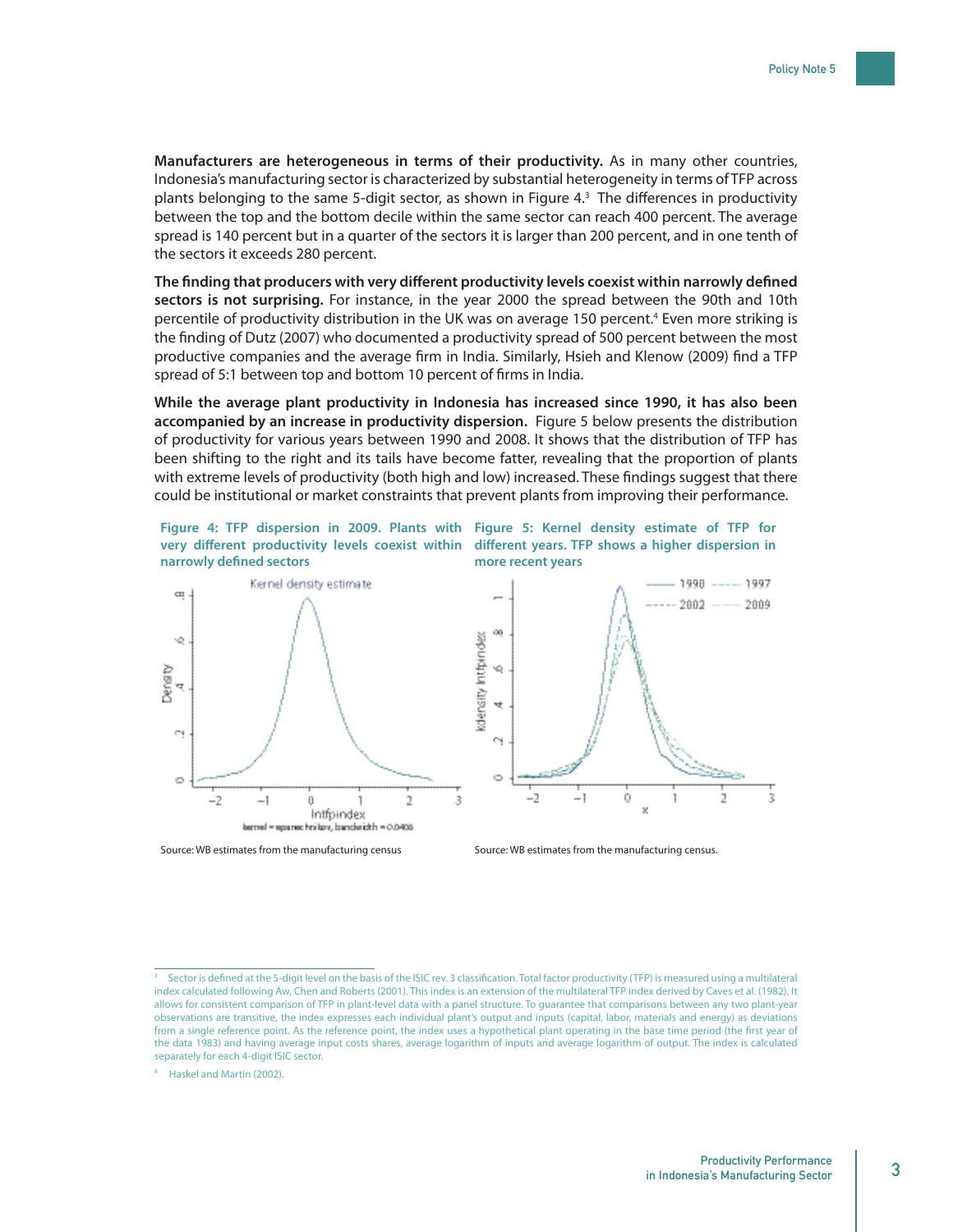

**plant size, are positively correlated with productivity.** In a well-functioning economy, firm size and productivity are positively correlated. Such a positive relationship is also visible in Indonesia, as illustrated in Figure 6. Given the large differences in productivity it is desirable for more productive plants to hire more labor and capital and expand their production. While on average there is a clear productivity difference between producers of different sizes, the graph below also shows a substantial overlap across the different size groups.

**Several plant-level characteristics, such as** 

Source: WB estimates from the manufacturing census.

**Importers and exporters as well as foreign-owned plants, tend to exhibit not only higher productivity levels, but also higher productivity growth.** Producers that are more integrated with the global economy both by exporting a larger part of their output or by using imported materials tend to be on average 16-17 percent more productive than non-integrated plants. Foreign-owned plants have a productivity advantage of 28 percent over their domestic counterparts (Figure 7). More importantly, more integrated producers tend to enjoy faster productivity growth (Figure 8).



Note: Foreign plants are those that have at least 10 percent of foreign ownership; importer/exporter are plants that respectively import/export at least 10 percent of their output; exiting plants are those that will stop producing during the coming two years; and new plants are those that have been created in the past three years. These premia are averages for the period 1990-2009.

**New entrants are on average less productive but those new entrants that survive more than one year contribute to both job and productivity growth.** In fact, although initially smaller, start-ups are the most dynamic producers. New entrants tend to be less productive than incumbents in the year of their establishment. However, they enjoy faster productivity growth during the first three years after their creation than other producers (conditional on survival). This is particularly the case for domestic producers, driving overall results for all producers. It is even true when controlling for industry affiliation and time period (Figure 9). Moreover, as shown by Figure 9, during the first three years of their operation the productivity growth premium of new entrants is about 8 percent.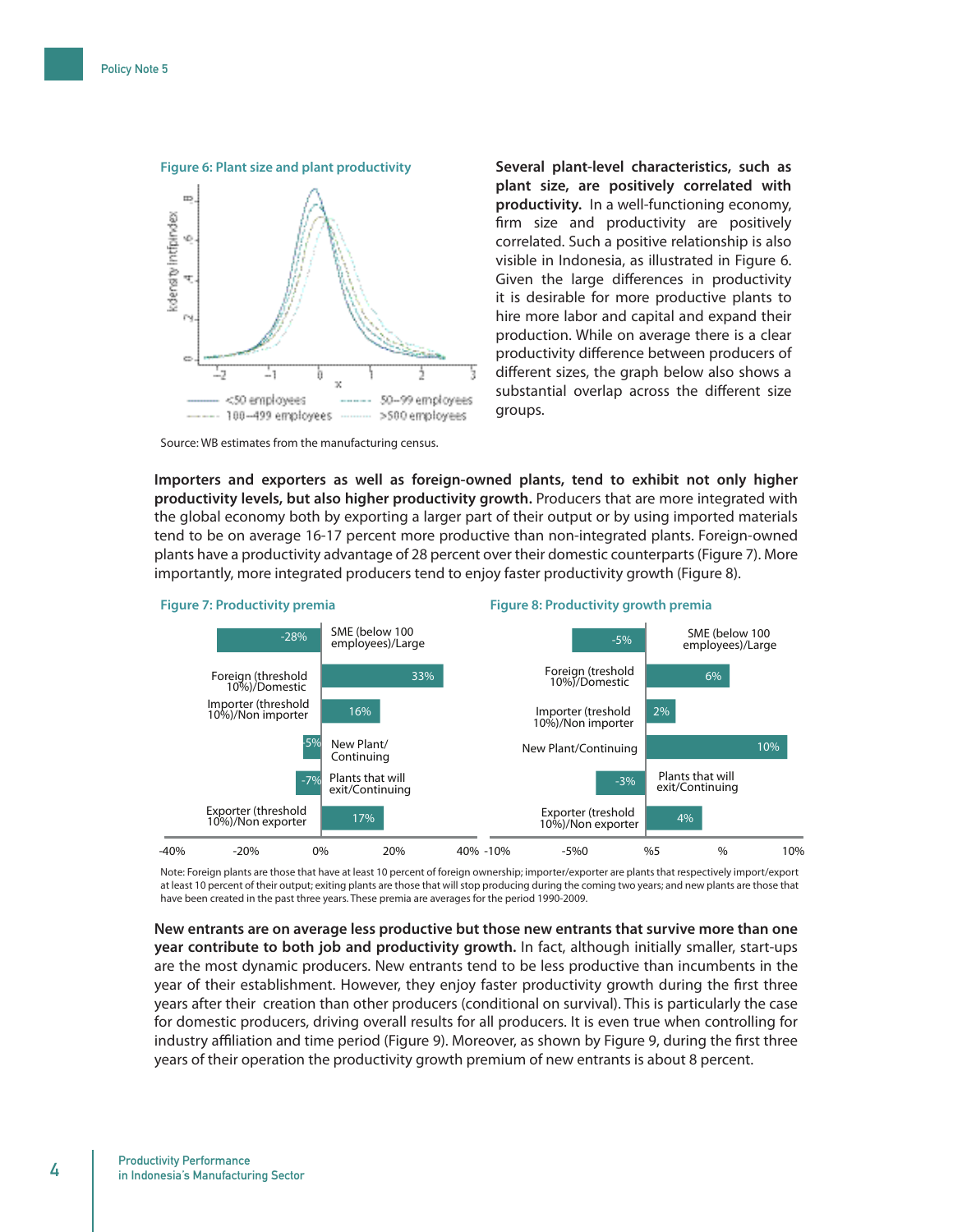#### **Figure 9: Productivity start-up companies** *(relative to incumbents)*



**Start-ups are not concentrated in just a few sectors.** Given the importance of start-ups for the reasons just discussed, it is interesting to notice that while there is heterogeneity in terms of their sectoral distribution, start-ups are not concentrated in just a few sectors. On the contrary, on average 6 percent of all manufacturing companies in 2008 were start-ups and in more than half of the 2-digit sectors the share of start-ups is 6 percent or higher.

**Despite existing distortions, market forces seem to operate in the right direction.** Lessproductive producers and producers with declining performance tend to be driven out of the market. Producers that will cease to operate in the next period are on average 7 percent less productive than plants that will continue operating, controlling for industry affiliation and time period.

Source: World Bank staff calculations based on BPS data.

# Box 2: Concentration in the manufacturing sector and its impact on productivity growth

#### **Does competition improve firm performance?**

It is widely believed that competition is a good thing. Apart from generating an efficient allocation of resources, competition is believed to put downward pressure on costs, reduce slack, provide incentives for improving production processes, and driving innovation.7 These beliefs have important policy implications, and have been the rationale of many economic reforms.

It is thus important to understand, first, how competition evolved in the Indonesian manufacturing sector, and second, its links with firm performance.

#### *Competition Trends in the Indonesian Manufacturing Sector*

The Herfindahl-Hirschmann Index (HHI) is used to measure the extent of market concentration in a given sector of Indonesian manufacturing.8

The evolution of the HHI suggests that market concentration in the Indonesian manufacturing sector has been heterogeneous over the period 1990-2009. While concentration in domestic markets has increased in sectors that have been typically subject to more competition (those in the 25th percentile of the concentration distribution) and in those that are in the middle of the distribution, concentration, as measured by the HHI has decreased slightly in those sectors that have been typically subject to less competition (those in the 75th percentile of the distribution) (Figure 10).

In a relatively open economy like Indonesia, even industries with few firms may face substantial competition if import penetration is high in the sector, or if they compete internationally in export markets.

This is why, to have a better understanding of the extent of competition, the HHI needs to be complemented with measures of exposure to import competition, and to export markets.

Economists have held this view since Adam Smith, who commented, in "The Wealth of Nations", that "monopoly…is a great enemy to good management" (Book 1, chapter 11, p. 165). Of course, this view has been often contested, most notably by Schumpeter, who argued that concentrated markets could promote innovation by providing a stable platform to fund R&D and by making it easier for the firm to capture its benefits.

<sup>6</sup> The HHI is defined as the sum of squares of the share of output of each firm in total domestic output of the industry, at a given year. The indicator would tend to zero in a highly competitive environment, in which there are a large number of firms, each of which holds a very small market share, while it would equal 1 in the case in which one single firm serves the whole market.

See Nickell, S. (1996).

<sup>8</sup> Competition also affects investment in R&D, a key determinant of productivity growth, although the effects are ambiguous. On one hand, competition may increase the costs of failing to innovate, but on the other, R&D efforts are likely to be made if some market power allows firms to appropriate the benefits of those efforts. Ultimately, the effects of competition on productivity growth are likely to be context specific. (see Klinger, B. and D. Lederman (2006)).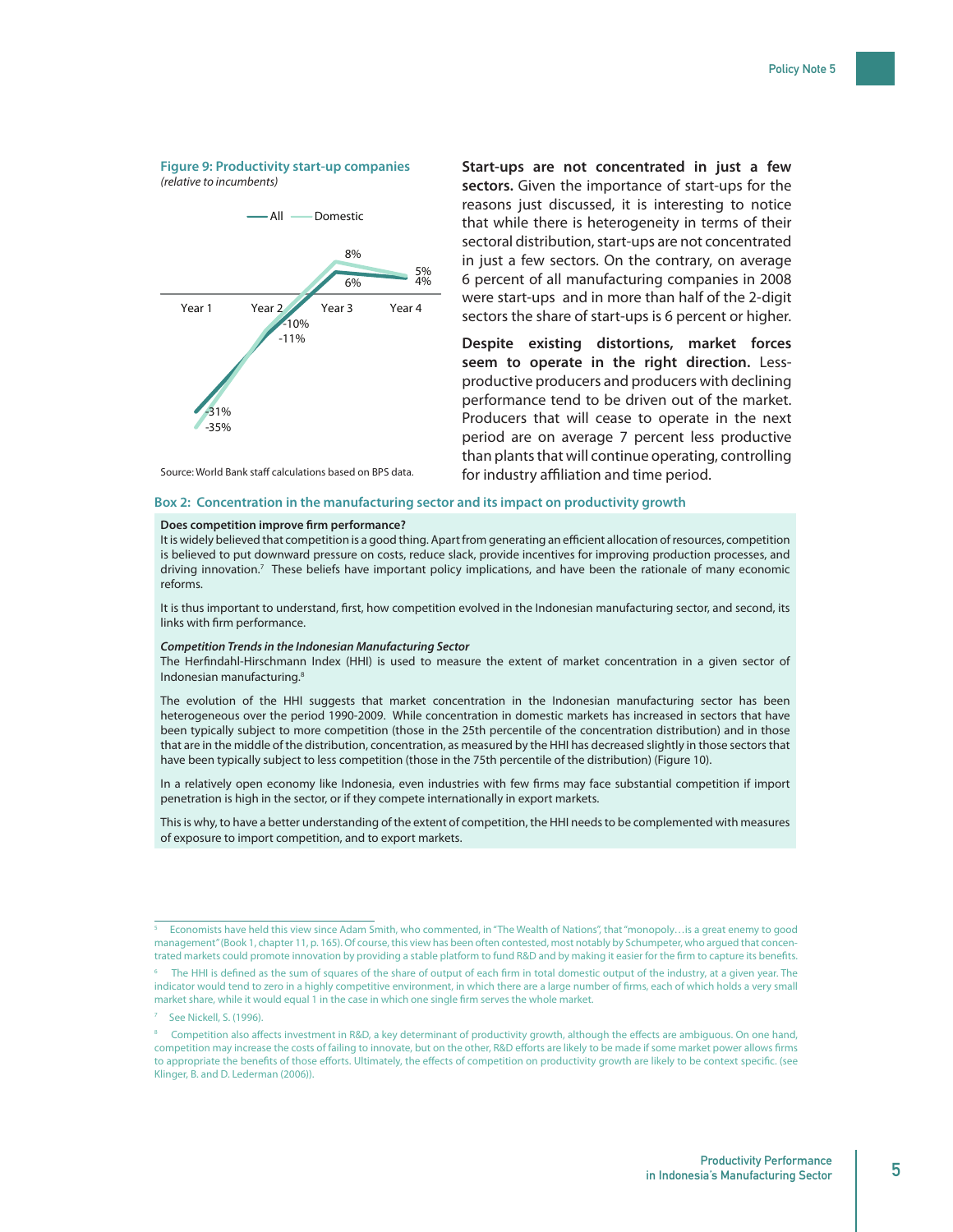The importance of complementing the HHI measuring domestic competition with indicators of openness is evident when looking at concentration trends across different subsectors of manufacturing. For machinery and equipment, for example, concentration at the domestic level almost doubled in this sector, as measured by the HHI (Figure 11). In fact, while real output grew at an average annual rate of 5.6 percent over the period 1990-2009 (which implied real output in 2009 being about three times larger than in 1990), the number of firms operating in the sector declined from about 755 in 1990, to 405 in 2009. However, the sector's exposure to import competition rose substantially, with imports representing about 200 percent of domestic output in the first half of the 1990s, while increasing to more than 500 percent of domestic output in the period 2003-2009 (Figure 12). At the same time, the average export exposure of firms in the sector decreased (Figure 13).

Other sectors in which the evidence on competition trends is mixed, are apparel, wood and wood products, rubber and plastics, electrical apparatus, electrical components, and transport equipment.

In sectors producing food and beverages, as well as furniture, indicators from both domestic and foreign fronts point to increased competition, while the opposite happens for sectors producing textiles, leather and chemicals.

#### *Competition and Firm Performance*

Competition matters because it affects incentives to remain efficient, customer oriented, and innovative.<sup>9</sup> The greater the number of players in a sector, the greater the opportunities comparison of performance, and so, the sharper the incentives to be efficient are. Competition also increases the incentives to remain efficient because it raises the sensitivity of profits to the actions of managers and workers.<sup>10</sup>

In Indonesian manufacturing, firms that are subject to more competition tend to exhibit faster productivity growth. Evidence for the from Indonesian manufacturing supports the traditional view that competition is 'good' for firms' performance, as measured by their total factor productivity growth. Controlling for foreign sources of competition (import penetration and export exposure), and for other determinants of productivity growth (firm's time-invariant characteristics, and the share of imported intermediates), firms that operate in sectors with lower market concentration (lower HHI values) exhibit higher records of productivity growth.11

More interestingly, the effect of competition on productivity growth is always positive regardless of whether we focus on best performers (firms with relatively faster productivity growth) or worst performers (firms with relatively slower productivity growth).12 The effect of competition is the largest among worst performers, and the lowest among best performers.

<sup>9</sup> Firm-level productivity growth is modeled as a function of the HHI at a sectoral level (4 digits ISIC), import penetration at a sectoral level (4 digits ISIC), share of exports in the total output of the firm, share of imported inputs in the total input bill of the firm, firm-level fixed effects, and year dummies. 26242 firms are included in the analysis, which on average appear during 5 years on the sample.

<sup>10</sup> To check the effect of competition on productivity growth at different levels of productivity growth, quantile regressions were run at each decile of the distribution. The estimated effects were negative and significant at 10 percent, suggesting that less concentration is associated with faster productivity growth. The exception was the regression at the 9th decile, where the coefficient was insignificantly different from zero, from a statistical point of view. Quantile regressions used the same specification as the mean regression above.

<sup>&</sup>lt;sup>11</sup> Firm-level productivity growth is modeled as a function of the HHI at a sectoral level (4 digits ISIC), import penetration at a sectoral level (4 digits ISIC), share of exports in the total output of the firm, share of imported inputs in the total input bill of the firm, firm-level fixed effects, and year dummies. 26242 firms are included in the analysis, which on average appear during 5 years on the sample.

<sup>&</sup>lt;sup>12</sup> To check the effect of competition on productivity growth at different levels of productivity growth, quantile regressions were run at each decile of the distribution. The estimated effects were negative and significant at 10 percent, suggesting that less concentration is associated with faster productivity growth. The exception was the regression at the 9th decile, where the coefficient was insignificantly different from zero, from a statistical point of view. Quantile regressions used the same specification as the mean regression above.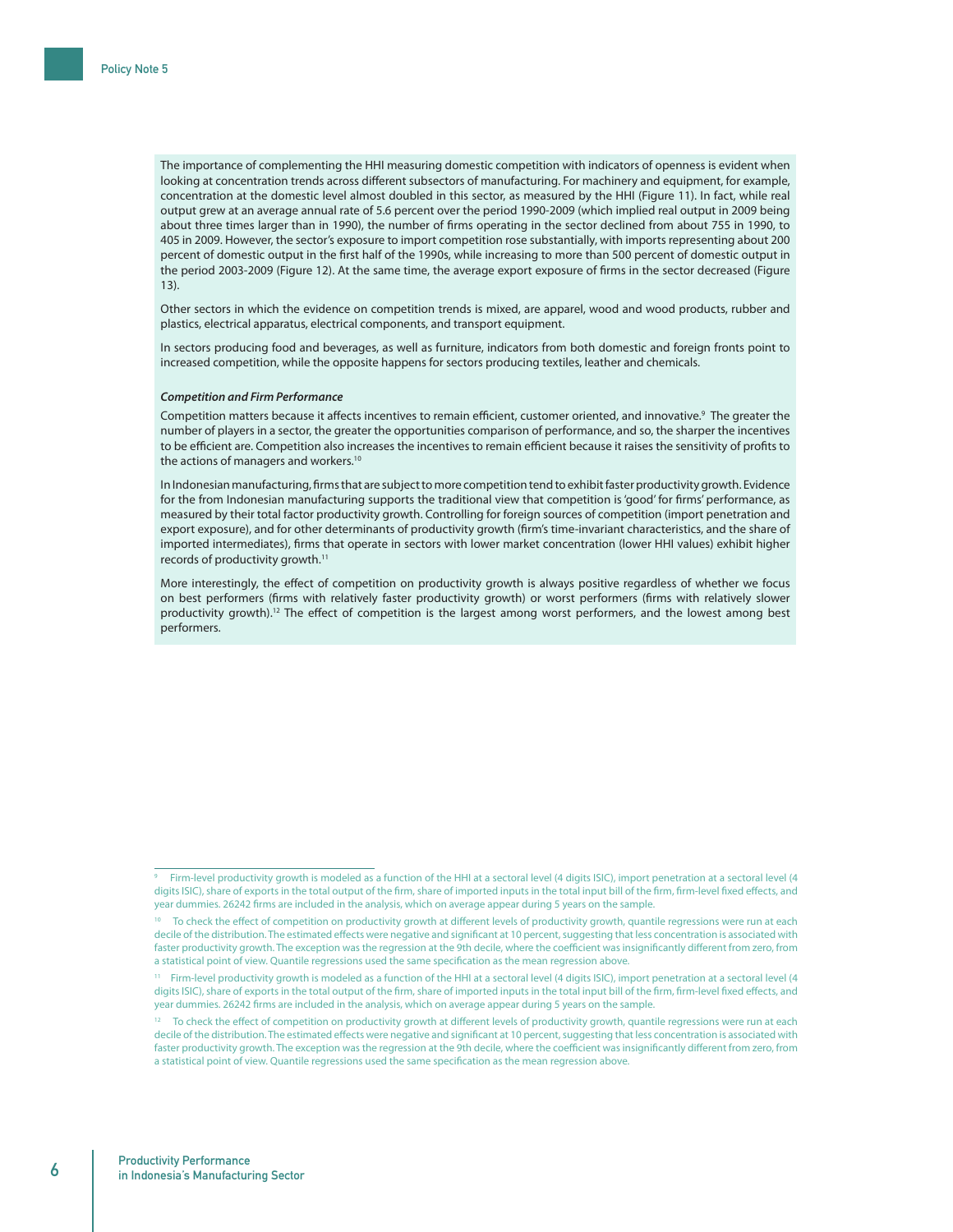

# **3. The Role of Allocative Efficiency**

**Allocative efficiency is important when firms are heterogeneous. Given the substantial heterogeneity of performance across firms, the role of allocative efficiency becomes crucial (see Box 1).** If less-efficient firms have large market shares, this means that resources are being used inefficiently and overall productivity suffers. However, if less-efficient firms have small and decreasing market shares, their presence will not affect overall productivity in the economy to a great extent, and a small increase in aggregate productivity will be observed.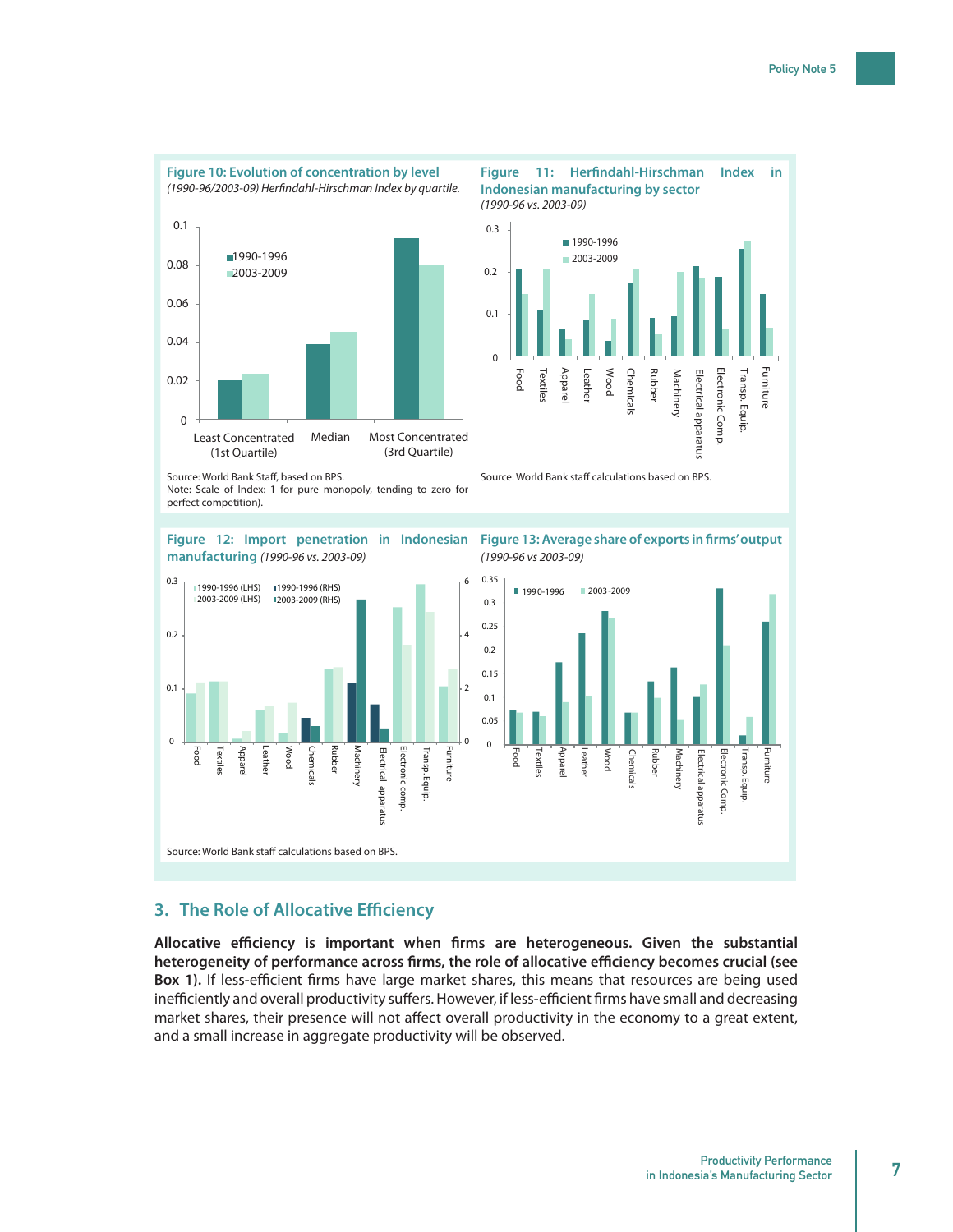**Well-functioning factor markets and the ease of entry and exit play a crucial role in determining allocative efficiency.** The determinants of allocative efficiency can be grouped into two main sets: (a) quality of factor markets — specifically labor and capital markets (i.e. financial system efficiency and credit allocation), and (b) formal and informal institutions regulating entry to and exit from markets.

**Indonesia is among the worst performers in terms of "entry" regulations.** Relative to other East Asian countries Indonesia is one of the lowest ranked in terms of the ease of starting a business (see Appendix 1). This is a particularly serious concern because not only do start-ups appear to be among the most dynamic producers in terms of productivity growth (Figure 6), but they also create jobs as we will show further below.

**Indonesia is also among the worst performers in terms of "exit" regulations.** Barriers to entry may also generate barriers to exit as they increase the cost of subsequent entry and thus create a disincentive for firms to exit.13 In addition, Indonesia seems to perform rather poorly in terms of the ease of closing a business, further reducing allocative efficiency and incentives to close down an inefficient business (see Appendix 2).

**Underscoring the importance of entry and exit, we find that allocative efficiency is positively correlated with the number of entrants and exitors.** We calculate the flows of entry and exit at the sectoral level (i.e. 5-digit ISIC rev.3) and find that sectors characterized by more entry and sectors characterized by more exit tend to experience higher levels of allocative efficiency. This suggests that reducing barriers to both entry and exit is potentially an important mechanism to increasing overall productivity by improving allocation of resources.

**Reallocation of market shares can operate not only through firms' exit and entry ("between firms' reallocation") but also through product entry and exit ("between product reallocation").** In particular, we find that allocative efficiency is higher in sectors characterized by a higher rate of new product introduction (conditional on the number of produced products, as well as year and industry fixed effects). However, somewhat surprisingly, this is not the case for sectors characterized by a larger number of "dropped products". The latter point may merit further investigation.

# **Box 3: Importance of imported inputs and machineries**

The importance of imported intermediate inputs appears fundamental for most companies interviewed. While the share of imported inputs varies from 5 percent to 95 percent depending on the type of product, and the destination, what is clear is that the possibility of using imported intermediate inputs is a fundamental source of competitiveness.

Export-oriented companies, ranging from those producing shoes to those producing medical appliances rely in large part on imported inputs, even if whenever possible they tend to prefer "purchasing locally". The pervasive importance of accessing imported goods emerges not only for "high tech" or more knowledge intensive companies (i.e. mechanical parts, etc.) but also for "low-tech" companies. Even for a company producing coffee, a basic commodity, mostly for local or regional markets being able to access some "specific" imported inputs is crucial for maintaining its competitiveness.

Even more important appears to be the reliance on imported machineries, especially for smaller local companies. Imported machinery allows accessing knowledge and technology developed abroad, which would be too expensive to develop "in house".

The degree of integration and openness at the sectoral level is positively correlated with allocative efficiency. We find that allocative efficiency is higher in sectors characterized by a greater degree of export orientation, calculated as a share of exported products. An even stronger, and positive, association is found for sectors characterized by higher usage of imported intermediates, defined as the share of imported intermediates in the total intermediates used, and sectors characterized by higher penetration of FDI, measured as the share of sectoral outputs produced by companies with foreign participation. Anecdotal evidence confirms the importance of imported inputs and machinery for Indonesian manufacturers (see Box 3).

The relationship between exit patterns and the degree of openness to trade at the sectoral level is more complex. The less productive a firm is, the more likely it is to exit. In addition, while firms in sectors that are relatively more export-oriented are more likely to exit, those that operate in sectors with a higher share of multinational companies are less likely to do so. Finally, being in a sector characterized by a substantial use of imported intermediate inputs does not alter the likelihood of exiting.

<sup>&</sup>lt;sup>13</sup> For entry costs here we are referring not only to licensing requirements, but also to various set-up costs such as finding workers, registering them, getting access to finance, obtaining a construction permit, etc.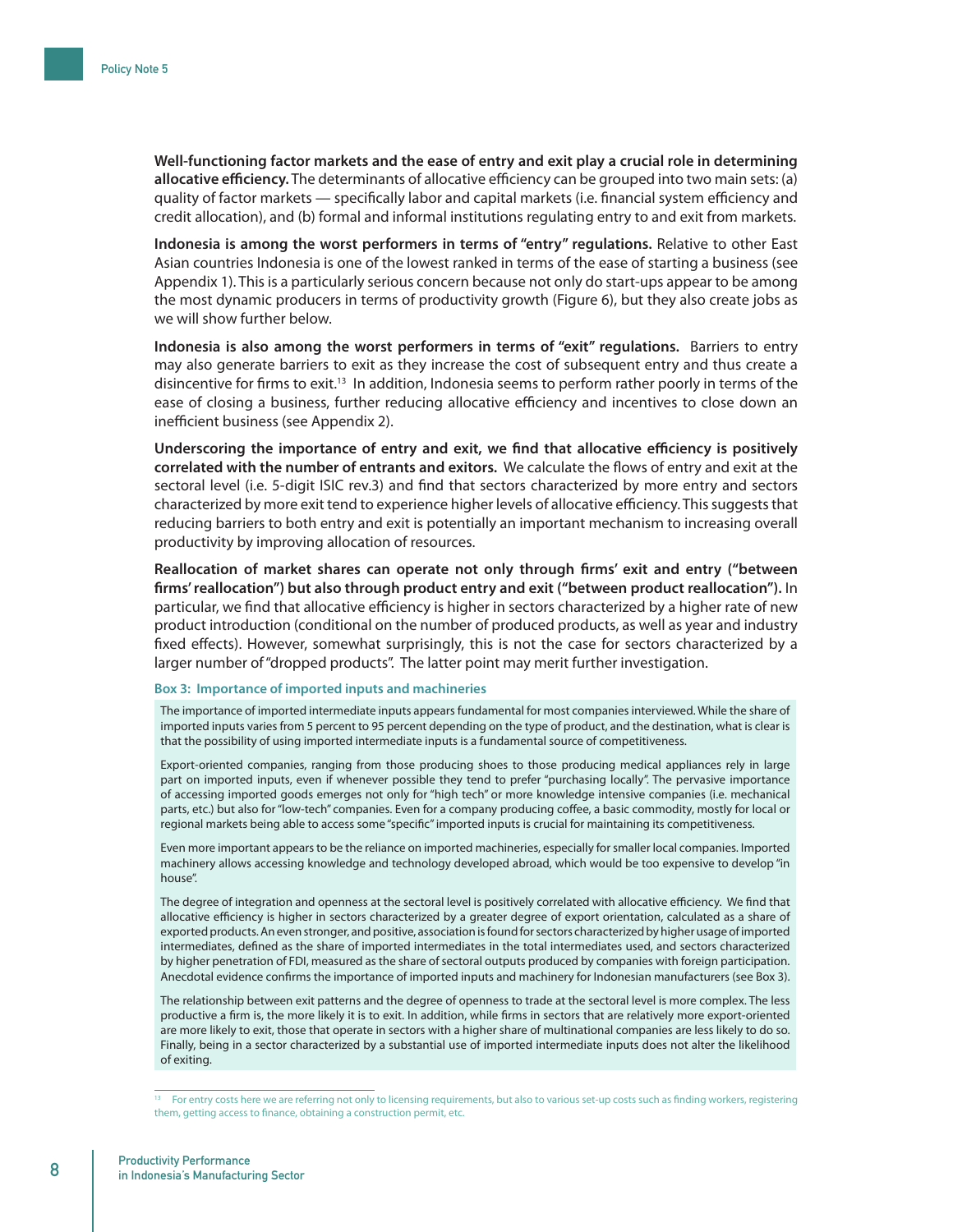# **4. Plant Size: The Missing Middle**

**The "missing middle". When comparing plant Figure 14: Distribution of manufacturing firms by size distribution between Indonesia and some other emerging countries, differences are apparent.** First, the Indonesian manufacturing sector is characterized by a "missing middle". Firms employing 20 to 100 workers constitute only 5.1 percent of all manufacturing firms, compared with almost 46.5 percent in Brazil and 27.4 percent in Vietnam (Figure 14). Second, the percentage of small firms, defined as firms with 5 to 19 employees, is larger in Indonesia, reaching 93 percent versus 37 percent in Brazil. Even compared with Vietnam, the preponderance of small manufacturers in Indonesia is much more significant.

# **size**



**Recent work by Hsieh and Klenow (2009) and Klapper and Richmond (2001) shows that distortions in firms' size and the allocation of resources across different firms' size groups have major implications in terms of overall productivity growth.** There may be various reasons why firms prefer to remain small, one of which could be related to the desire to evade tax and inspections. Lack of access to finance is another factor limiting growth opportunities for small firms. In fact, for smaller companies access to credit is a very important driver of growth and expansion, as their dependence on external finance tends to be higher than that of larger companies (Rajan and Zingales, 1998, 2001).14 For the causes and consequences of a missing middle in other countries see Box 4.

### **Box 4: The missing middle – Cases from other countries: causes and implications**

The problem of a "missing middle" is not unique to Indonesia and has been pointed out as a crucial challenge for industrial development and job creation in various contexts. This problem of a bimodal industrial distribution was already highlighted by studies more than 20 years ago, such as Biggs and Oppenheim (1986), and was confirmed for various developing countries in Tybout (2000).

## *Evidence from Africa*

For example, in Côte d'Ivoire it was estimated that 74 percent of employment in manufacturing takes place in firms with fewer than 10 employees, 4 percent in firms employing between 10 and 99 employees, while large firms account for 22 percent of employment in manufacturing. Similarly, a more recent paper by Richmond and Klapper (2010) points towards a distorted firm-size allocation in Côte d'Ivoire characterized by a missing middle that is explained by a weak institutional framework and a distortionary tax system. Evidence from Latin America

A recent IDB (2010) report proposed the idea that the root problem of productivity in the Latin America region is that too many resources are allocated to too many small low-productivity companies and there is a dearth of middle-level and highproductivity firms. The problem is due to the fact that the smallest companies tend to be the least productive. In fact, a Latin American company with more than 100 employees can generate, on average, double the output with the same resources as a company with only 10 to 19 employees.

14 Rajan and Zingales (1998, 2001).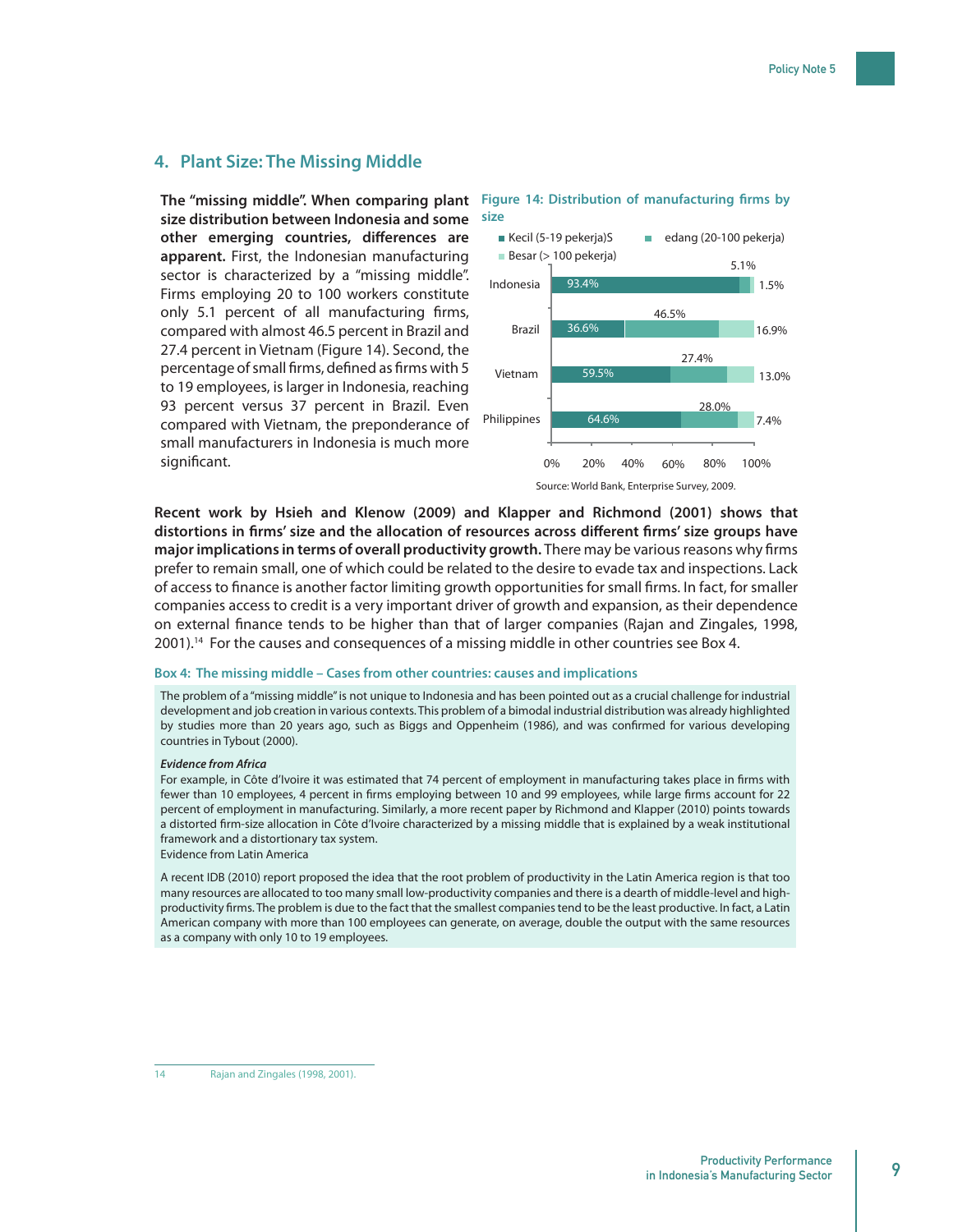#### *Possible causes and implications*

An alternative view of the causes of firm-size distribution is provided by Cabral and Mata (2003) who suggest that the evolution of the distribution of firm size is driven more by access to start-up financing than other market factors such as competition and selection.

An alternative view centering on the institutional environment and tax regime has been proposed by Richmond and Klapper (2010) following work by Gauthier and Gersovitz (1997) on Cameroon. Both studies point to the importance of tax rates and to the fact that mid-size firms end up paying the highest effective tax rates.

The implications of a distorted allocation of resources within the economy were recently explored in an innovative paper by Hsieh and Klenow (2009) who pointed out that a "correct" allocation of resources in the economy (based on a US benchmark) would generate TFP gains of 30 to 50 percent in China, and 40 to 60 percent in India.

Finally, recent work by Bloom et al. suggests that another potential cause for this "imperfect" size-distribution could be driven by availability of managerial capacities, considered a key determinant of productivity and growth.

Source: Biggs and Oppenheim (1986), Hsieh and Klenow (2009), Inter-American Development Bank (2010), Richmond and Klapper (2010), Sleuwaegen and Goedhuysa (2002), Tybout (2000).

# **The regulatory environment and problems with access to finance could explain the emergence of**

**a missing middle.** A poor regulatory environment can affect small firms' preference to stay informal or "stay small" in order to remain "under the radar" and avoid falling into the regulatory net (e.g., tax inspectors). Cultural aspects and the tradition of "family enterprises" associated with limited trust of "outsiders" may explain the fact that firms do not grow beyond a certain threshold. But another important factor behind the missing middle is imperfect financial markets, in which smaller firms are unable to obtain the required finance to expand their operations. In fact, in Indonesia, as noted in Policy Note 4, access to finance is the most important obstacle for operations identified by small firms. This problem has been exacerbated by the relative decline in profitability in Indonesian manufacturing, in comparison with that of natural resource extraction sectors or retail services, which facilitated the flow of credit into the latter sectors, and away from manufacturing (Figure 15 and Figure 16).<sup>15</sup> Box 5 below explains access to finance issues for manufacturers and provides some suggestions for policy-makers.

#### **Box 5: Financing Key to Finding the '***Missing Middle***'**

## *Possible causes and implications*

Cross-country evidence confirms our findings in respect of Indonesia (Policy Note 4): access to affordable finance is a binding constraint on firm performance, impacting most acutely smaller firms (Ayyagari, Demirgüç-Kunt and Maksimovic, 2006). A country's level of financial and institutional development is the critical determinant of the extent to which these financing constraints are binding (Beck, Demirgüç-Kunt, Laeven and Maksimovic, 2006).

Transaction costs and information asymmetries can induce credit rationing by lenders (Beck 2007), particularly in developing countries where private sector credit is relatively scarce and information networks are under-developed (Tybout, 2000). Better protection of property rights and more efficient credit information sharing systems are also associated with a contribution by SMEs in the manufacturing sector to employment (Ayyagari, Beck, and Demirgüç-Kunt, 2007).

Given the high degree of fixed costs faced by lenders, the transaction costs, the cost per unit of funding lent, and therefore lending costs, are higher for smaller loan sizes, which predominate at SMEs. SMEs' diversity, relative opaqueness and impaired ability to post collateral also tend to drive up assessment, monitoring and lending costs (Beck, 2007).

The existence of information asymmetries, where the borrowers have more information about the nature of their own actions and investment projects, can give rise to two sources of heightened default risk: adverse selection due to the inherent difficulties in ex-ante credit assessment and moral hazard due to difficulties in ex-post contract enforcement (Beck, 2007). These can be particularly acute for smaller enterprises.

While these elevated costs associated with SME lending could be passed on to borrowers through higher interest charges, this would reduce the pool of viable borrowers seeking lending, thereby worsening the adverse selection problem. Instead, lenders ration credit at an interest rate below the market clearing rate (Stiglitz and Weiss, 1981).

<sup>&</sup>lt;sup>15</sup> Policy Note 3 of this series discusses the evolution of relative profitability of the manufacturing sector over the last decades.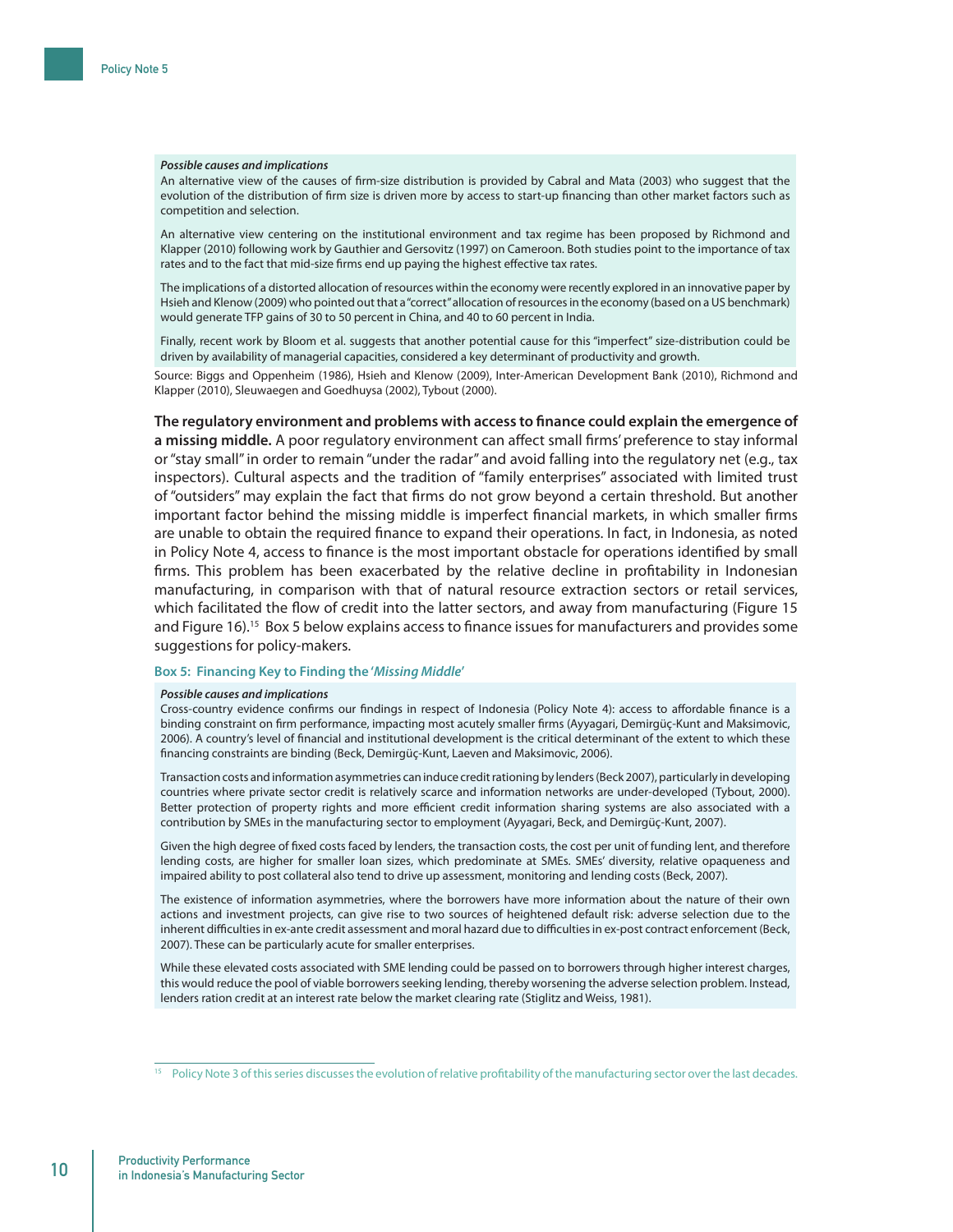Financing constraints for SMEs can be addressed through improving the business environment by reducing transaction costs, and reducing the scope for adverse selection and moral hazard (Beck, 2007). These may entail a lower fiscal burden and are less prone to inducing a misallocation of resources than directed or subsidized SME lending.

Strengthening property rights for borrowers, for instance clarifying title of fixed assets, would improve their ability to pledge collateral, access finance, and obtain loans on better terms. Laws and registries permitting the collaterization of movable assets, which often account for a greater share of assets among smaller firms, can offer great benefits to SMEs. In a cross-country survey, Beck et al. (2008) found that smaller firms benefit disproportionally from higher property rights protection through improved access to external finance, particularly from banks.

As important as legal provisions ensuring debtors' and creditors' rights is strong enforcement. Amending the Civil Law Procedure to establish a small claims court would facilitate cost-effective, expedited enforcement of contracts by smaller firms by avoiding the need to pursue litigation through the Supreme Court.

Arming lenders with more and better accessible information on borrowers' creditworthiness, by establishing credit registries for example, can help avoid adverse selection while also reducing assessment and monitoring costs. Research by Love and Mylenko (2003) found that the existence of private credit registries is associated with reduced financing constraints and an increase in the share of bank borrowing in overall firm financing.

A public credit bureau (Biro Informasi Kredit, BIK) was established in Indonesia in 2006 to maintain a database of customer credit histories. Easing BIK membership restrictions for non-bank financial institutions may help spur SME lending, Over the longer term, the establishment of private credit registries should be actively encouraged, including joint ventures with major international credit reporting firms.

# **Figure 15: Growth in lending to the manufacturing sector has lagged behind…**

*(Total and breakdown by sector of outstanding loans from commercial and rural banks in Rp trillion)*



**Figure 16: … leading to a steady decline in the relative share of manufacturing in overall lending since 2002**

*(Ratio of nominal lending to nominal GDP, by sector)*



Source: CEIC Source: CEIC & World Bank staff calculations

**The data support the notion that the "missing middle" in the Indonesian manufacturing sector is associated with a worse environment for doing business.** Using World Bank Enterprise Survey data, which include data from various emerging markets (Brazil, Indonesia, Vietnam, and the Philippines), it is possible to find a positive correlation between countries characterized by better regulations, as measured by the World Bank's Doing Business indicators, and the share of medium and large companies.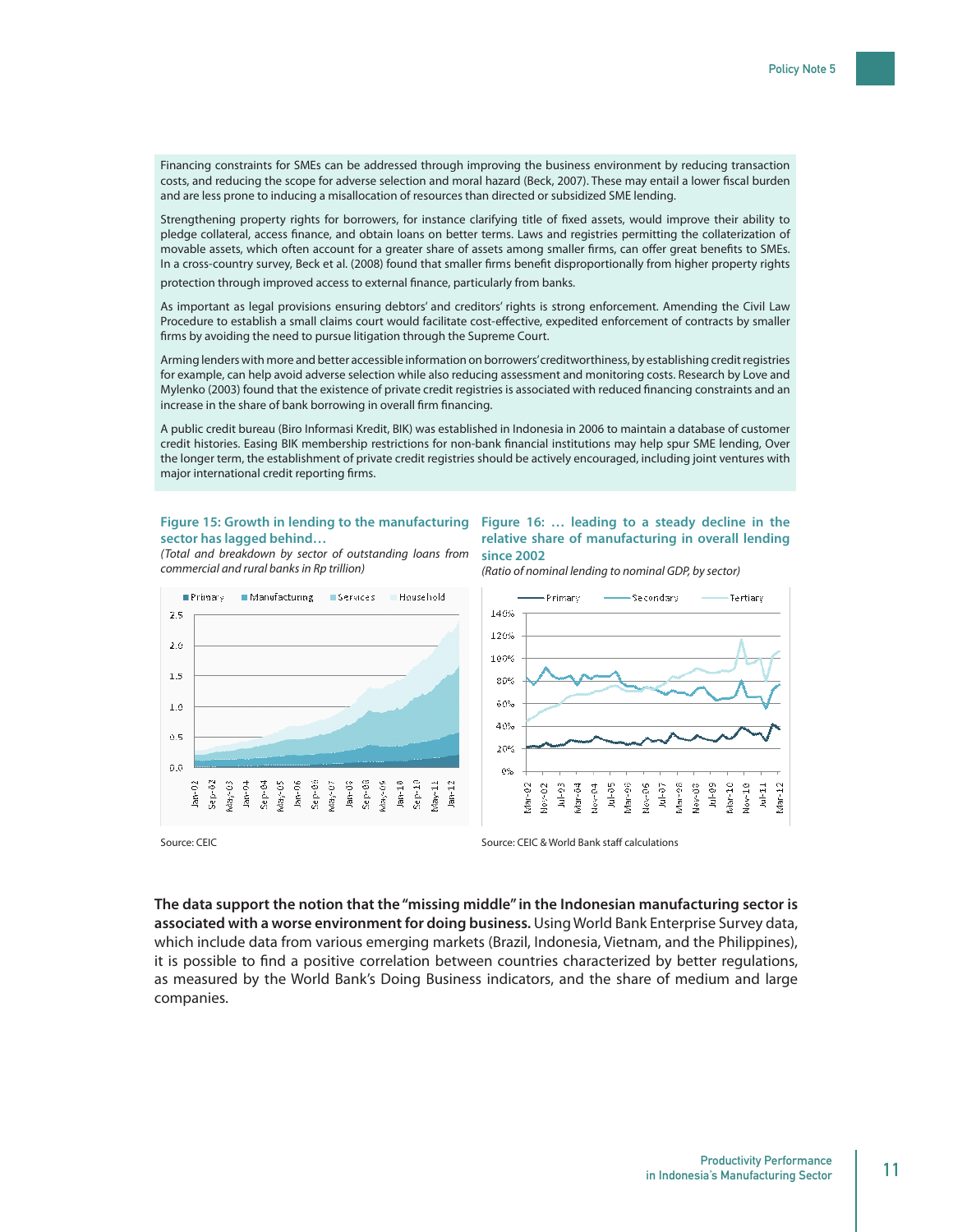## **Box 6: Testing the link between the missing middle and the business environment**

One of the possible determinants for the existence of a "missing middle" is related to the complexity and "unfriendliness" of the business environment, where large firms are able to negotiate given their size and small firms prefer to remain "under the radar" to elude regulatory enforcement and minimize regulatory costs.

Using data from various World Bank Enterprise Surveys (which are representative of firm populations at the countrysectoral level), it is possible to test this hypothesis in a formal manner. First, we divide the firms into three size groups (large, medium and small) and calculate for each country c and sector j the share of firms of a certain size group. Second, we estimate the following equation, which allows us evaluate(controlling for sector and country fixed effects) to what extent country-sectors characterized by a worse business environment ("in the bottom 20 percent of countries in terms of Doing Business indicators") are also characterized by a smaller share of certain "size" of firms. In particular, we focus on whether a "bad" business environment is associated with a relatively lower share of "large" and "medium" sized firms. 16

*% Firms of certain size sjc= β1 Large size dummy js+ β<sup>2</sup> Large dummy ×Bottom 25% DBjc +*

*β3 Medium size dummyjc+ β<sup>4</sup> Medium size dummy ×Bottom 25% DBjc*

*+ Country<sup>c</sup> +Sectorj+ εjc*

If that is the case, the coefficients b2 and b4 should be negative. The table below reports the results of estimating this equation and shows that in fact, in countries where the doing business environment is "bad", the shares of medium and large size firms are relatively low. In addition, when looking at particular dimensions of the business environment, it is the complexity of starting and closing a business, the quality of enforcement of contracts, the ease with which credit is obtained and workers are hired that matter most for the disproportionate prevalence of small firms.

When looking specifically at Indonesia, financial constraints may also explain part of the missing middle. In Indonesia, financial constraints and imperfect capital markets may also be responsible for the limited graduation out of "small size" groups. As shown in the figure below, small companies seem to disproportionally complain about problems related to access to finance, relatively to large companies.

| <b>Variables</b>                       | (1)         |
|----------------------------------------|-------------|
| Dummy Large                            | $-1.661$    |
|                                        | $(8.67)$ ** |
| Dummy Large * Bottom 25%               | $-5.218$    |
|                                        | $(6.57)$ ** |
| Dummy Medium                           | 0.039       |
|                                        | $-0.2$      |
| Dummy Medium * Bottom 25%              | $-5.963$    |
|                                        | $(7.45)$ ** |
| Country dummies & Sector dummies       | Yes         |
| Observations                           | 11518       |
| R-squared                              | 0.53        |
| Linearized t-statistics in parentheses |             |

### **Table 1: A "bad" environment for doing business Figure 17: Financial constraints are especially leads firms to remain small**

**binding for small companies**



Source: World Bank Enterprise Survey, 2009.

\*significant at 5% level; \*\* significant at 1% level

Source: World Bank Enterprise Survey and Doing Business, 2009.

16 A country is considered to have a "bad" business environment when it ranks in the bottom quartile of the Doing Business ranking, compiled by the World Bank.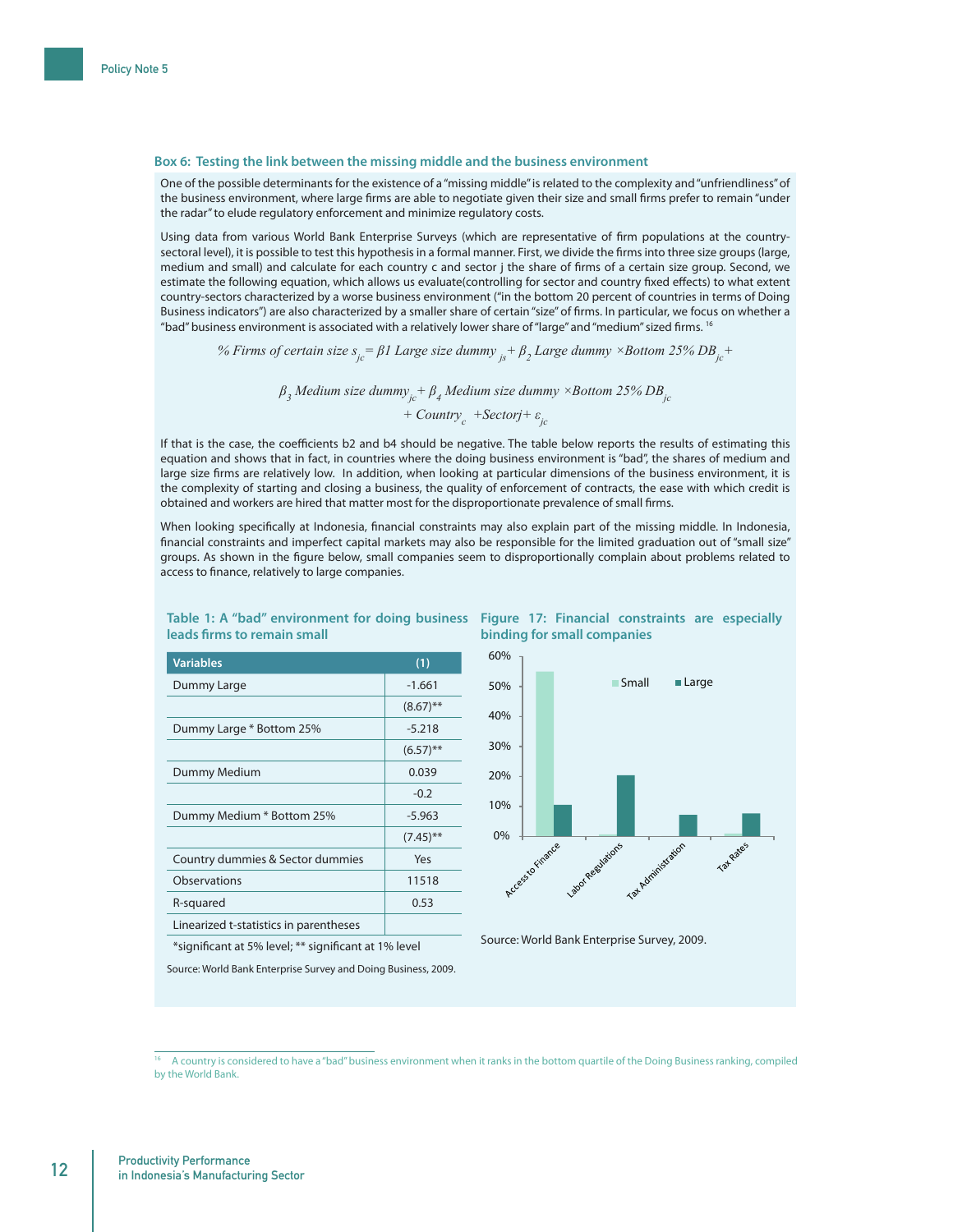# **5. Jobs and Wages**

**Importers and exporters, as well as foreign-owned plants, tend to be larger and pay higher wages.**  Producers that are more integrated with the global economy both by exporting a larger share of their output or using imported materials more intensely tend to be on average 80 to 90 percent larger (in terms of employment) than non-integrated plants (Figure 18). Foreign-owned plants on average are twice as large as domestic companies. In addition, workers in more integrated plants receive wage premia ranging from 39 percent in foreign-owned plants to 77 percent in importing plants to more than 100 percent in exporting plants (Figure 19).



# Note: These premia are averages for the period 1990-2009

Source: World Bank staff calculations based on BPS data. Note: These premia are averages for the period 1990-2009.



**The net flow of jobs hides a substantial amount of churning taking place both in continuing**  companies, as well as through entry and exit. Following Davis and Haltiwanger<sup>17</sup> (1992), we decompose net job flows into four components: (1) job creation by continuing companies (expanding), (2) job destruction by continuing companies (contracting), (3) job creation by new companies, and (4) job destruction by exiting companies (Figure 20). The gross job turnover, which takes into account both job creation and destruction, equals on average 31 percent of total employment, while the net job flow amounts on average to 5 percent.

<sup>17</sup> Davis and Haltiwanger (1992).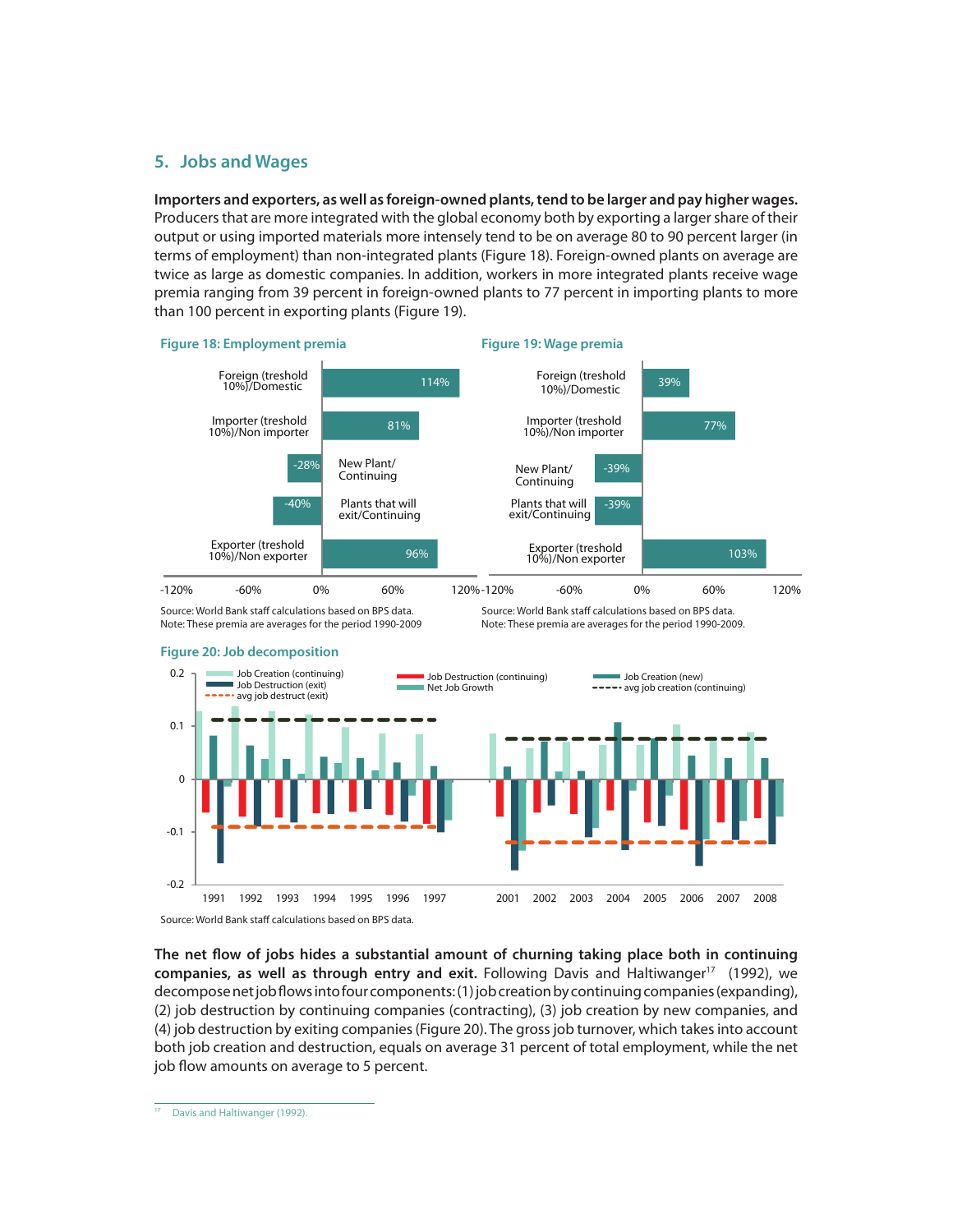



**While in most years continuing companies contribute to net job creation, the net effect of entry and exit is negative.** Most job creation takes place within continuing companies rather than through entry, and most of job destruction takes place through exit rather than within continuing downsizing companies (see Appendix 3). Nevertheless, new entrants tend to outperform other producers in terms of employment growth, as shown in Figure 21. This means that new entrants that survive are a powerful source of employment growth.

Source: World Bank staff calculations based on BPS data. Note: These premia are averages for the period 1990-2009.

**There are significant differences in terms of gross jobs flows between SMEs and large companies.** In terms of the net effect, large plants contributed more to net job creation than SMEs until the 1997 Asian financial crisis, but after the crisis this pattern reversed and SMEs became the most important net generators of jobs (see Appendix 3). When focusing on gross jobs flows, large plants tend to both create and destroy more jobs than SMEs.18

**Similarly, there are significant differences in terms of gross job flows between "integrated" companies and domestic ones.** Comparing gross job flows between exporters vs domestic, importers vs domestic, and foreign-owned vs domestic firms, the results consistently point towards larger "net job growth" of integrated companies for most years (see Appendix 3). Integrated companies appear to both create fewer jobs than non-integrated ones but also destroy fewer jobs than domestic counterparts.

# **6. Conclusions**

Based on our analysis, we suggest the following policy conclusions:

**Governments should focus their support on start-up producers rather than small- and mediumsized enterprises (SMEs).** Traditionally, many countries have set up programs to support SMEs based on the argument that these firms create more jobs and play an important role in absorbing young job-seekers. The evidence provided here is consistent with evidence from the  $US<sup>19</sup>$  and suggests that a more nuanced view should be adopted. Rather than focusing on small firms the Government of Indonesia should focus its support on young start-up firms, as start-ups exhibit high productivity growth and employment creation. While these young start-ups are overwhelmingly small companies too, there is a stronger rationale for supporting them. However, in general there is little economic rationale for supporting small companies. There are probably good reasons why many small companies never grow, hence extending support to them is unlikely to generate high productivity and employment benefits.<sup>20</sup>

<sup>&</sup>lt;sup>18</sup> SMEs are defined as plants with employment with 20 to 100 employees because the Statistik Industri does not collect information on smaller producers.

<sup>19</sup> Haltiwanger, Jarmin, and Miranda (2010).

<sup>&</sup>lt;sup>20</sup> Consistent with the argument about the importance of start-ups but also pointing towards the idea that not all start-ups are set up to grow,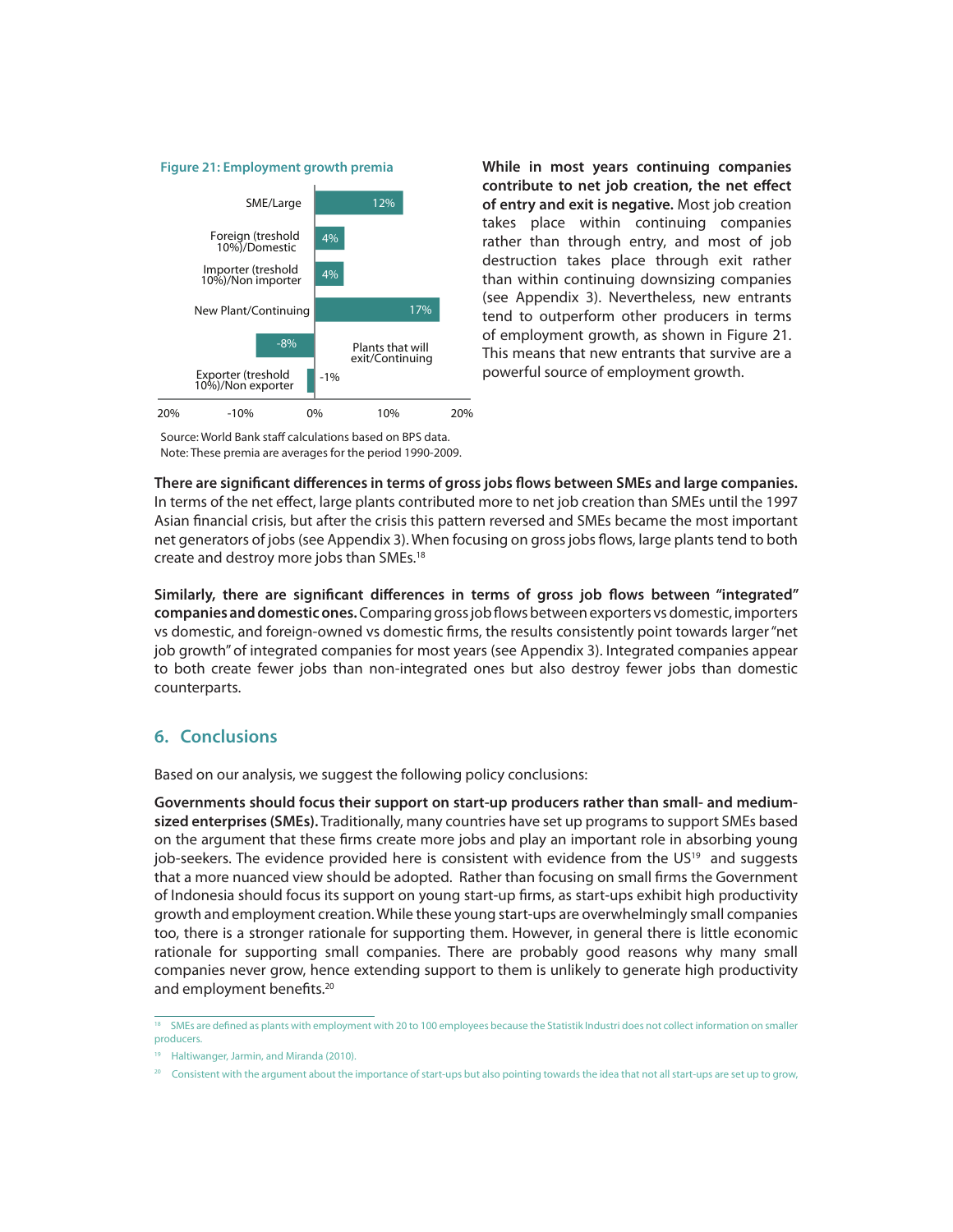**The "missing middle" carries various adverse consequences.** There are disadvantages to staying small, especially when economies of scale are important. This is particularly the case for activities that involve fixed costs such as entering export markets, searching and using imported materials, etc. $^{21}$  In addition, smaller firms are potentially more exposed to exogenous shocks and, on average, more likely to exit, which may limit the scope for learning-by-doing. Accordingly, this may hamper productivity growth. The existence of a "missing middle" may suggest that Indonesia will endogenously specialize in sectors where access to finance, economies of scale and learning-by-doing matter less, which may be sub-optimal in terms of overall industrial growth and job creation.

**Policies aimed at reducing entry and exit barriers in output markets and rigidities in factor markets lead to productivity enhancing market selection, yielding the exit of less-productive firms.** Entry costs have been found to: (i) harm allocative efficiency by reducing the amount of entry; (ii) encourage low-productivity incumbents to try to hold on for longer; and (iii) increase productivity dispersion across plants (Hopenhayn, 1992). Rigid labor regulations, for example, by inhibiting expansion or contraction, tend to increase persistence in firms' market shares, price-cost mark-ups, and reduce average productivity in the sector. Policies should also aim at tackling financial market imperfections that may be constraining growth of productive small and medium enterprises. The combination of these types of problems with entry barriers is likely to explain the "missing middle" problem identified above, which prevents smaller firms from "graduating" to "large", denying them the advantages of exploiting economies of scale and challenging large competitors (Tybout, 2000).

**Policies increasing exposure to trade and integration with the global economy should be supported given their positive impact on both firm-level productivity and allocative efficiency.** By accessing imported materials and machinery, local firms are able to manufacture higher-quality products and indirectly access foreign knowledge. This effect has a direct impact on firm-level productivity. Furthermore, this positive effect is likely to be especially beneficial to more-productive firms, with an additional positive effect on allocative efficiency. Similarly, by generating pressure on firms and increasing the probability of exiting of less-efficient firms, competition with imported products positively influences the overall allocation of resources from less-efficient to more-efficient firms. Finally, a similar effect can be linked to the presence of multi-national corporations through competition effects on firms within the same sector, and through vertical spillovers on firms in upstream sectors (i.e. local suppliers).

a recent article by The Economist (October 8, 2011) reporting the results of a new study published by The Brookings Institution stresses the idea that not all start-ups are companies that will grow. In fact, the article reports the main conclusion from the study as being that "While most aggregate employment growth may come from small (new) firms growing big, the vast majority of small (new) firms do not grow." (Erik Hurst and Benjiamin Wild Pugsley, 2011).

<sup>21</sup> Inter-American Development Bank (2010).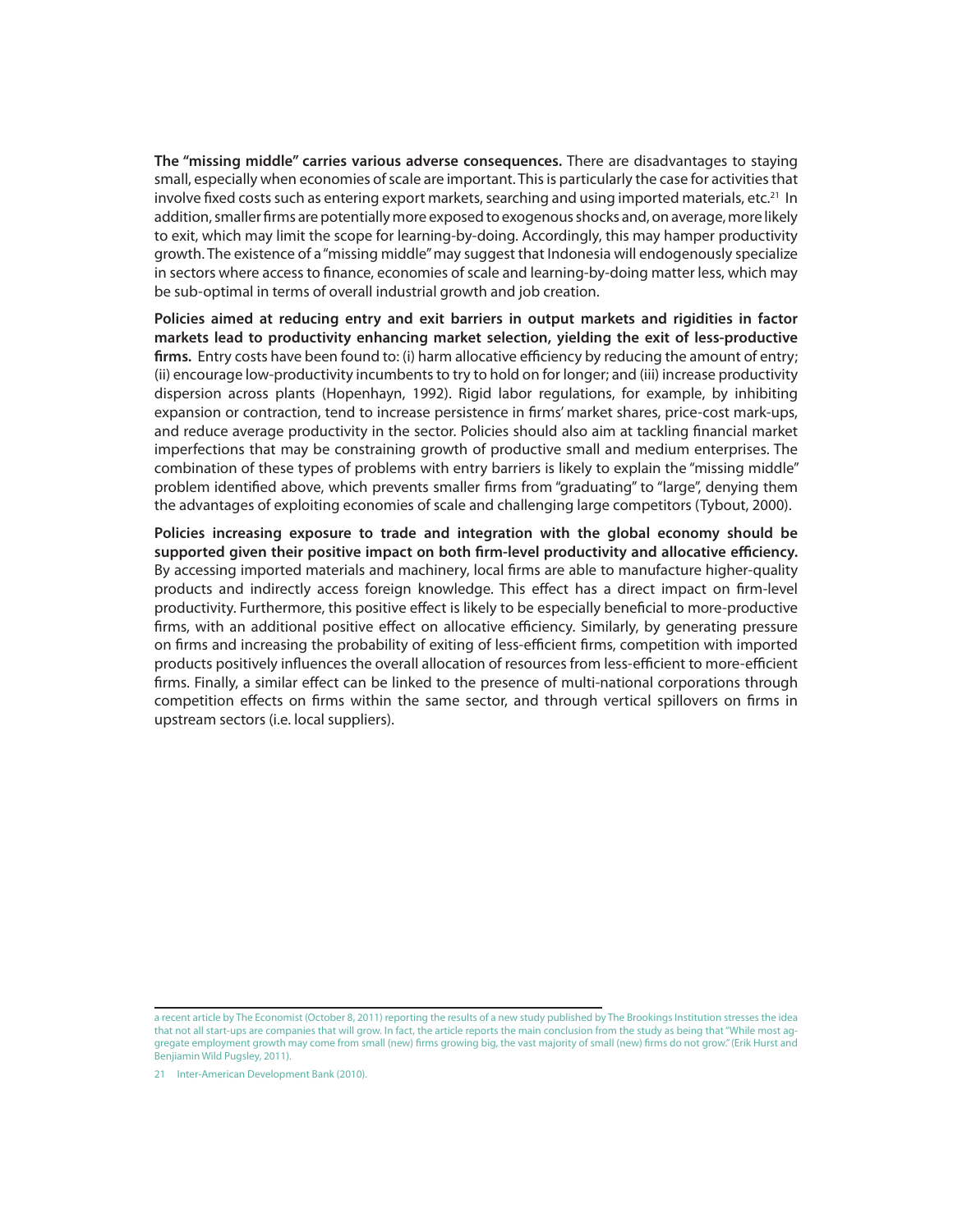# **References**

Arnold, J., G. Nicoletti and S. Scarpetta (2008), "Regulation, Allocative Efficiency and Productivity in OECD Countries: Industry and Firm-Level Evidence", OECD Economics Department Working Papers, No. 616, OECD Publishing.

Aw, Bee Yan & Chen, Xiaomin & Roberts, Mark J., 2001. "Firm-level evidence on productivity differentials and turnover in Taiwanese manufacturing," Journal of Development Economics, Elsevier, vol. 66(1), pages 51-86, October.

Ayyagari, Meghana; Beck, Thorsten; and Demirgüç -Kunt, Asli (2007). "Small and Medium Enterprises across the Globe: A New Database", Small Business Economics, 2007, Volume 29, Number 4, Pages 415-434

Ayyagari, Meghana; Demirguc-Kunt, Asli; and Maksimovic, Vojislav (2006). "How important are financing constraints? The role of finance in the business environment," Policy Research Working Paper Series 3820, World Bank.

Bartelsman, E.J., J. Haltiwanger and S. Scarpetta (2007), Cross-Country Differences in Productivity: The Role of Allocative Efficiency, mimeo.

Beck, Thorsten (2007). "Financing Constraints of SMEs in Developing Countries: Evidence, Determinants and Solutions" World Bank Development Research Group

Beck, Thorsten; Demirgüç -Kunt, Asli; and Maksimovic, Vojislav (2008). "Financing patterns around the world: Are small firms different?", Journal of Financial Economics 89 (2008) 467–487

Beck, Thorsten; Demirgüç-Kunt, Asli; Laeven, Luc; and Maksimovic, Vojislav (2006). "The Determinants of Financing Obstacles." Journal of International Money and Finance, 25, 932-52

Biggs, T.S., Oppenheim, J., (1986). What drives the size distribution of firms in developing countries? Employment and enterprise policy analysis discussion paper no. 6, (HIID, Cambridge, MA).

Caves, D.W., Christensen, L.R., Diewert, W.E., 1982. The economic theory of index numbers and the measurement of input, output and productivity. Econometrica Vol 5, 1393 - 1414.

Davis, Steven J., and John Haltiwanger. "Gross Job Creation, Gross Job Destruction, and Employment Reallocation," The Quarterly Journal of Economics, 107(3), 819-63, 1992.

Dutz, Mark A., ed. 2007. *Unleashing India's Innovation: Toward Sustainable and Inclusive Growth*. Washington, DC: World Bank.

Haltiwanger, J., R. Jarmin, and J.Miranda, (2010) "Who Creates Jobs? Small vs. Large vs. Young," NBER Working Papers 16300.

Haskel, J. and Martin, R. (2002), "The UK Manufacturing Productivity Spread" Ceriba Working Paper; http://www.ceriba.org.uk

Hsieh, C.T. & P. Klenow (2009). Misallocation and Manufacturing TFP in China and India, The Quarterly Journal of Economics, MIT Press, vol. 124(4), pages 1403-1448, November.

Hurst, E. and Pugsley, B. W. (2011), *Creating Employment: A helping hand for start-ups, The Economist, 2011; "What do small businesses do?*"

Inter-American Development Bank (2010). The Age of Productivity: Transforming Economies from the Bottom Up, Editor Carmen Pages.

Klapper, L. and C. Richmond (2010), "The Political Economy of Firm Size" Paper presented at the World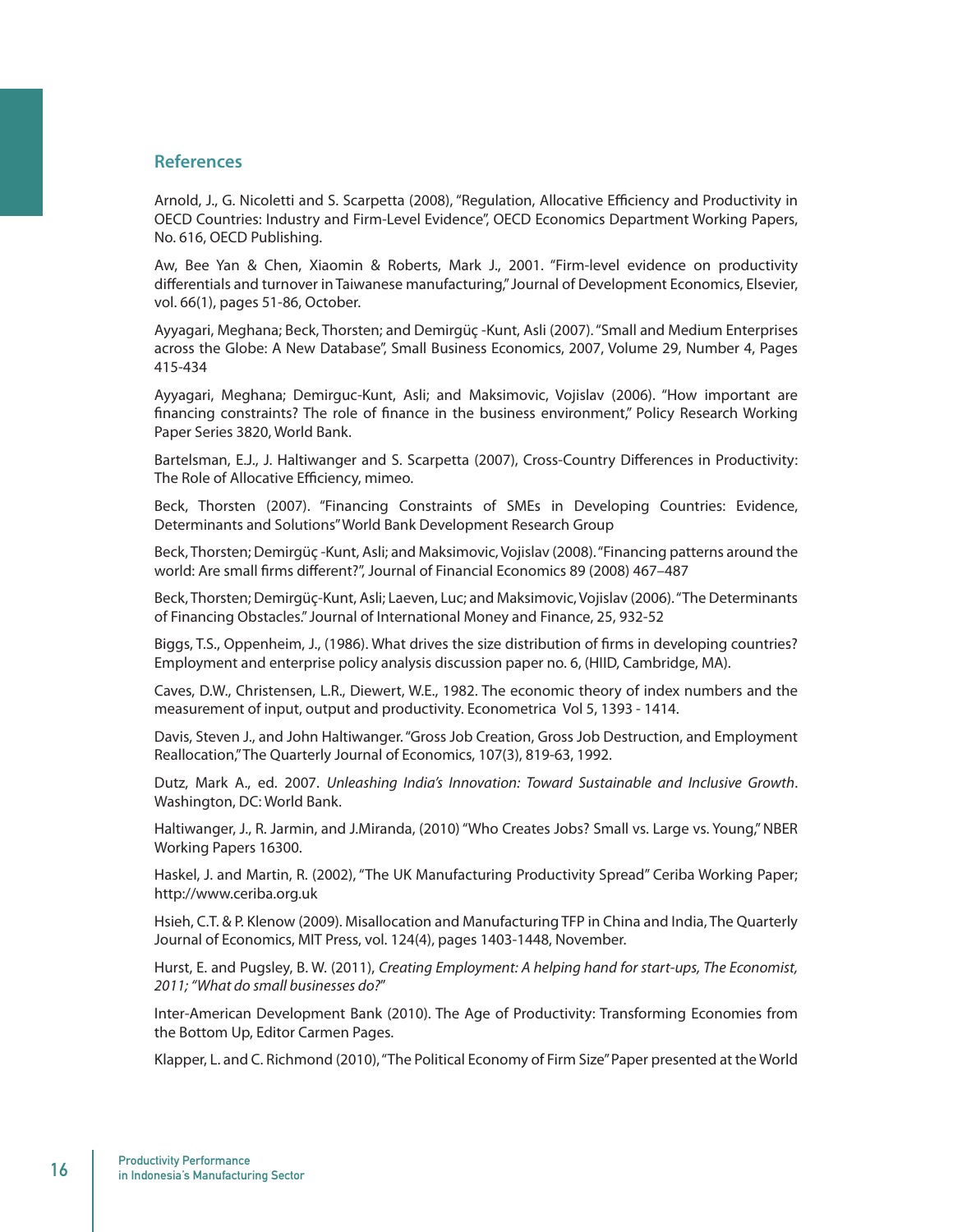Bank – Kauffman Foundation Conference on Entrepreneurship and Growth.

Klinger, B. and D. Lederman (2006) "Discovery and Development: An Empirical Exploration of 'New' Products". Policy Research Working Paper 3450, The World Bank.

Love, Inessa and Mylenko, Nataliya (2003). "Credit Reporting and Financing Constraints", World Bank Policy Research Working Paper 3142.

Melitz, M. (2003), "The impact of trade on intra-industry reallocations and aggregate industry productivity", Econometrica, Vol. 71, Issue 6, pp. 1695-1725.

Nickell, S. (1996), "Competition and Corporate Performance", Journal of Political Economy, vol. 104 (4).

Olley, G.S.and A. Pakes (1996), "The Dynamics of Productivity in the Telecommunications Equipment Industry", *Econometrica*, 64(6): 1263-97

Rajan, R. G. and Zingales, L. (1998). "Financial Dependence and Growth", American Economic Review, 88, 559-56.

Rajan, R. G. and Zingales, L. (2001). "Financial Systems, Industrial Structure and Growth", Oxford Review of Economic Policy, 17(4), 467-82.

Sleuwaegen, L. and Goedhuysa, M. (2002). "Growth of firms in developing countries, evidence from Côte d'Ivoire", Journal of Development Economics, 68(1), June 2002, pp. 117-135

Stiglitz, Joseph. and Andrew Weiss (1981). "Credit Rationing in Markets with Imperfect Information", American Economic Review 71, 393-410.

Tybout, J.R. (2000). "Manufacturing firms in developing countries: how well do they do and why", Journal of Economic Literature, 38, pp. 11–44.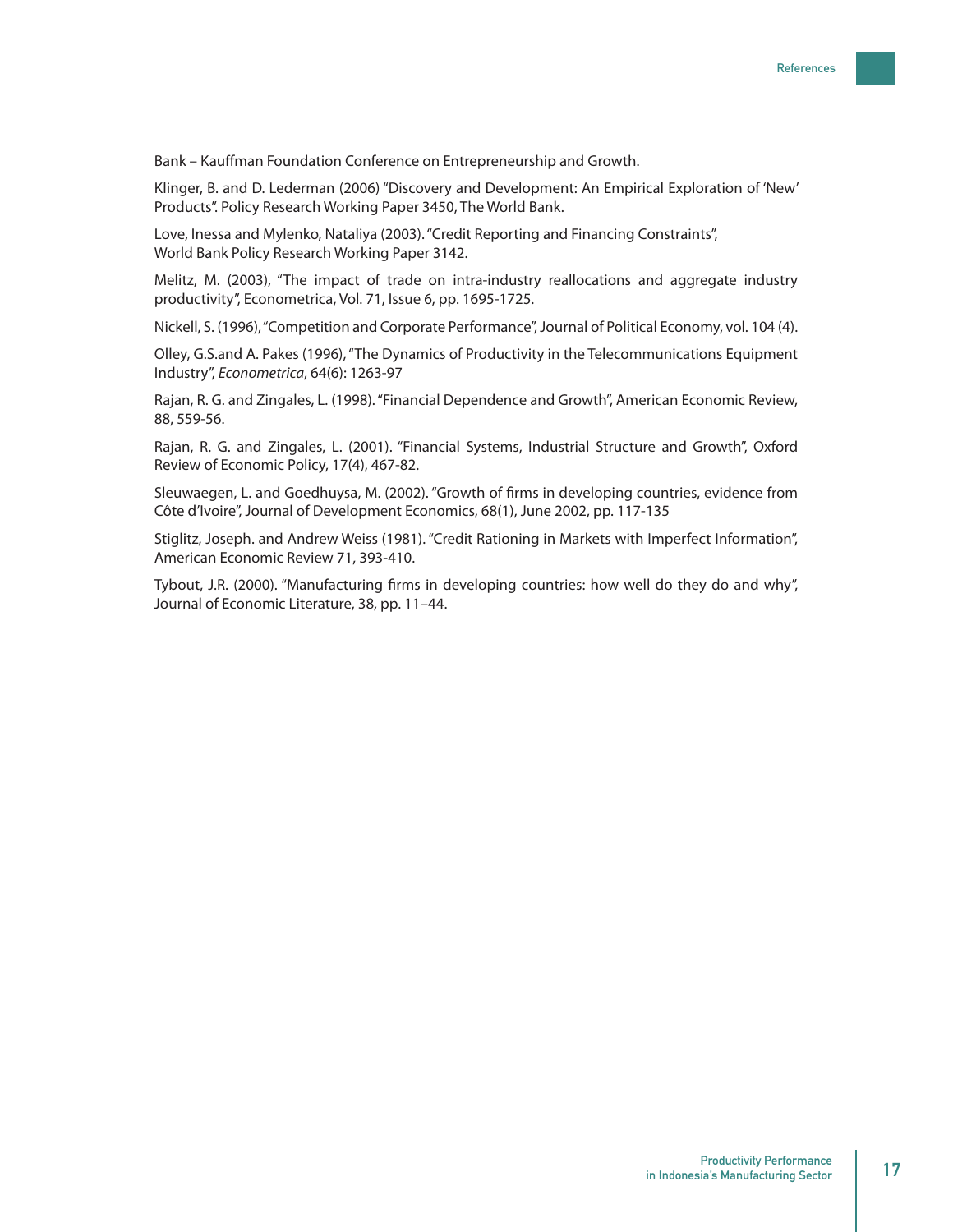| Economy                  | <b>Ease of Doing</b><br><b>Business Rank</b> | <b>Rank</b>    | <b>Procedures</b><br>(number) | Time (days) | Cost (% of<br>income per<br>capita) | Paid-in Min.<br>Capital (% of<br>income per<br>capita) |
|--------------------------|----------------------------------------------|----------------|-------------------------------|-------------|-------------------------------------|--------------------------------------------------------|
| Singapore                | $\mathbf{1}$                                 | $\overline{4}$ | 3                             | 3           | 0.7                                 | $\mathbf{0}$                                           |
| Hong Kong SAR, China     | $\overline{2}$                               | 6              | 3                             | 6           | $\overline{2}$                      | $\Omega$                                               |
| Thailand                 | 16                                           | 97             | $\overline{7}$                | 32          | 6.9                                 | $\mathbf{0}$                                           |
| Malaysia                 | 23                                           | 111            | 9                             | 17          | 17.5                                | $\mathbf{0}$                                           |
| Taiwan, China            | 24                                           | 24             | 6                             | 15          | 4.1                                 | $\mathbf{0}$                                           |
| Samoa                    | 55                                           | 21             | $\overline{4}$                | 9           | 9.8                                 | $\Omega$                                               |
| Tonga                    | 62                                           | 30             | $\overline{4}$                | 25          | $\overline{7}$                      | $\mathbf{0}$                                           |
| Fiji                     | 72                                           | 105            | 8                             | 46          | 23.8                                | $\mathbf{0}$                                           |
| Vanuatu                  | 75                                           | 112            | 8                             | 47          | 48.2                                | $\mathbf 0$                                            |
| Solomon Islands          | 81                                           | 110            | $\overline{7}$                | 57          | 68.1                                | $\mathbf{0}$                                           |
| <b>Brunei Darussalam</b> | 86                                           | 134            | 15                            | 105         | 13.5                                | $\Omega$                                               |
| China                    | 87                                           | 150            | 14                            | 38          | 4.5                                 | 118.3                                                  |
| Mongolia                 | 89                                           | 87             | $\overline{7}$                | 13          | 3.2                                 | 46.8                                                   |
| ietnam                   | 90                                           | 100            | 9                             | 44          | 12.1                                | $\mathbf{0}$                                           |
| Papua New Guinea         | 97                                           | 83             | 6                             | 51          | 17.7                                | $\Omega$                                               |
| Marshall Islands         | 102                                          | 41             | 5                             | 17          | 17.3                                | $\Omega$                                               |
| Kiribati                 | 111                                          | 135            | $\overline{7}$                | 31          | 22.8                                | 21.7                                                   |
| Palau                    | 116                                          | 112            | 8                             | 28          | 6                                   | 16.1                                                   |
| Indonesia                | 126                                          | 156            | 9                             | 47          | 21.5                                | 53.1                                                   |
| Philippines              | 134                                          | 155            | 16                            | 36          | 22.1                                | 6                                                      |
| Micronesia, Fed. Sts.    | 137                                          | 93             | $\overline{7}$                | 16          | 150.5                               | $\Omega$                                               |
| Cambodia                 | 138                                          | 170            | 9                             | 85          | 128.3                               | 37                                                     |
| Lao PDR                  | 163                                          | 88             | $\overline{7}$                | 93          | 8.9                                 | $\Omega$                                               |
| Timor-Leste              | 169                                          | 152            | 10                            | 147         | 5                                   | 247.5                                                  |

# **Annex 1: Ease of opening a business (DB 2011)**

Source: Doing Business Indicators, World Bank.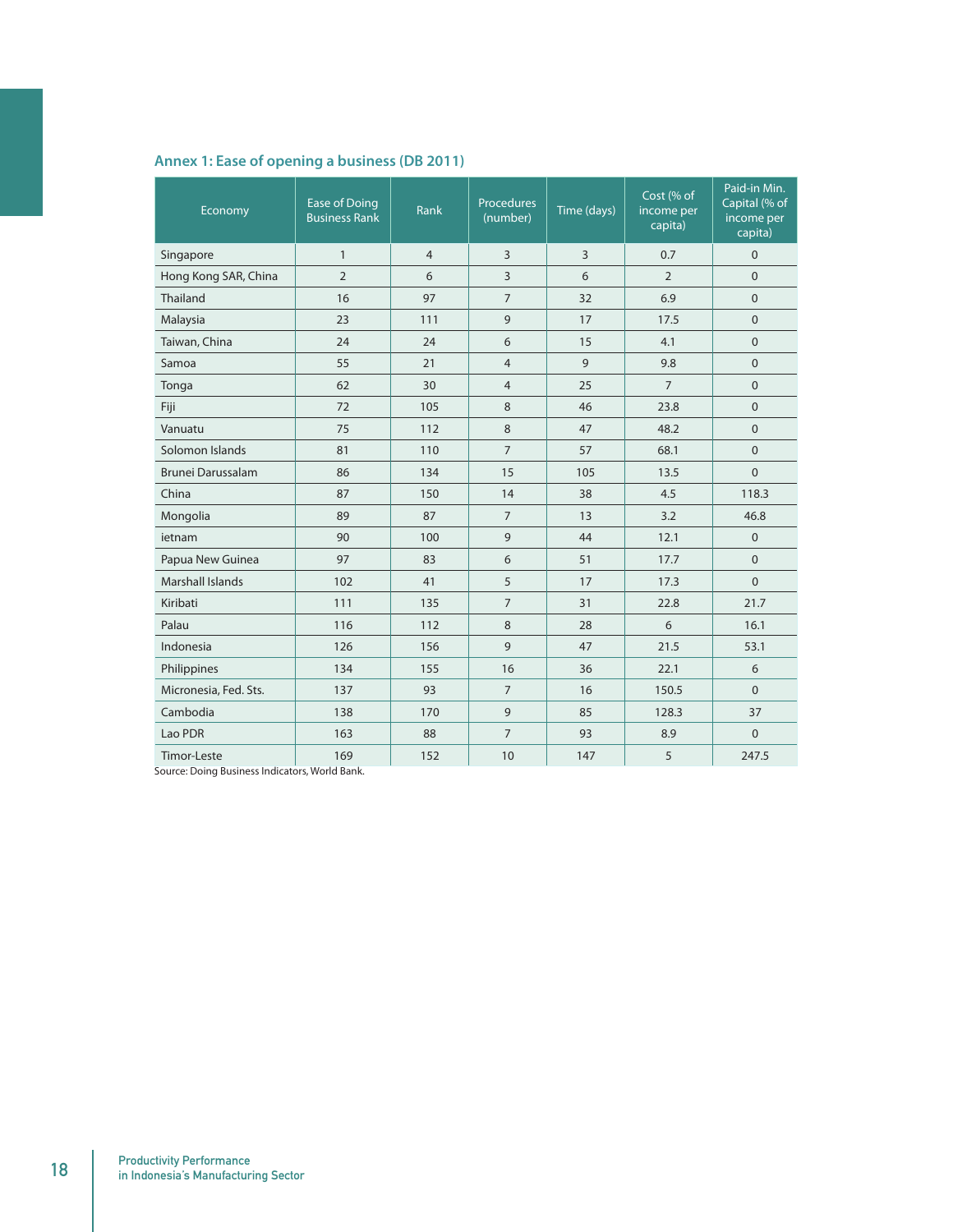| Economy                     | <b>Ease of Doing</b><br><b>Business Rank</b> | Rank           | <b>Recovery rate</b><br>(cents on the<br>dollar) | Time (years)   | Cost (% of estate) |  |  |
|-----------------------------|----------------------------------------------|----------------|--------------------------------------------------|----------------|--------------------|--|--|
| Singapore                   | $\mathbf{1}$                                 | $\overline{2}$ | 87.6                                             | 0.9            | $\overline{4}$     |  |  |
| Hong Kong SAR,<br>China     | $\overline{2}$                               | 15             | 22.2                                             | $\overline{4}$ | 10                 |  |  |
| Thailand                    | 16                                           | 47             | 36.4                                             | 1.7            | 22                 |  |  |
| Malaysia                    | 23                                           | 57             | 25.1                                             | 3.3            | $\overline{4}$     |  |  |
| Taiwan, China               | 24                                           | 10             | $\mathbf{0}$                                     | 4.8            | 76                 |  |  |
| Samoa                       | 55                                           | 146            | 81.8                                             | $\mathbf{1}$   | 8                  |  |  |
| Tonga                       | 62                                           | 110            | 13.2                                             | 5.5            | 18                 |  |  |
| Fiji                        | 72                                           | 123            | 82.2                                             | 1.9            | $\overline{4}$     |  |  |
| Vanuatu                     | 75                                           | 51             | $\mathbf{0}$                                     | no practice    | no practice        |  |  |
| Solomon Islands             | 81                                           | 116            | $\overline{0}$                                   | no practice    | no practice        |  |  |
| <b>Brunei</b><br>Darussalam | 86                                           | 43             | 53.1                                             | 1.2            | 8                  |  |  |
| China                       | 87                                           | 72             | 37.9                                             | $\overline{2}$ | 15                 |  |  |
| Mongolia                    | 89                                           | 125            | 26.8                                             | $\overline{2}$ | 22                 |  |  |
| Vietnam                     | 90                                           | 130            | 57.6                                             | $\overline{2}$ | 15                 |  |  |
| Papua New<br>Guinea         | 97                                           | 114            | 3.2                                              | 3              | 50                 |  |  |
| <b>Marshall Islands</b>     | 102                                          | 132            | 41.5                                             | 1.5            | 15                 |  |  |
| Kiribati                    | 111                                          | 183            | 15.6                                             | 5              | 18                 |  |  |
| Palau                       | 116                                          | 64             | 25.7                                             | 3.3            | 11                 |  |  |
| Indonesia                   | 126                                          | 149            | 43.4                                             | $\overline{2}$ | 8                  |  |  |
| Philippines                 | 134                                          | 161            | 36.8                                             | 1.5            | 22                 |  |  |
| Micronesia, Fed.<br>Sts.    | 137                                          | 164            | 33.7                                             | 2.2            | 15                 |  |  |
| Cambodia                    | 138                                          | 150            | 27.5                                             | 3              | 15                 |  |  |
| Lao PDR                     | 163                                          | 183            | 29.2                                             | $\overline{4}$ | 9                  |  |  |
| Timor-Leste                 | 169                                          | 183            | 78.5                                             | $\mathbf{1}$   | 4                  |  |  |

# **Annex 2: Ease of closing a business (DB 2011)**

Source: Doing Business Indicators, World Bank.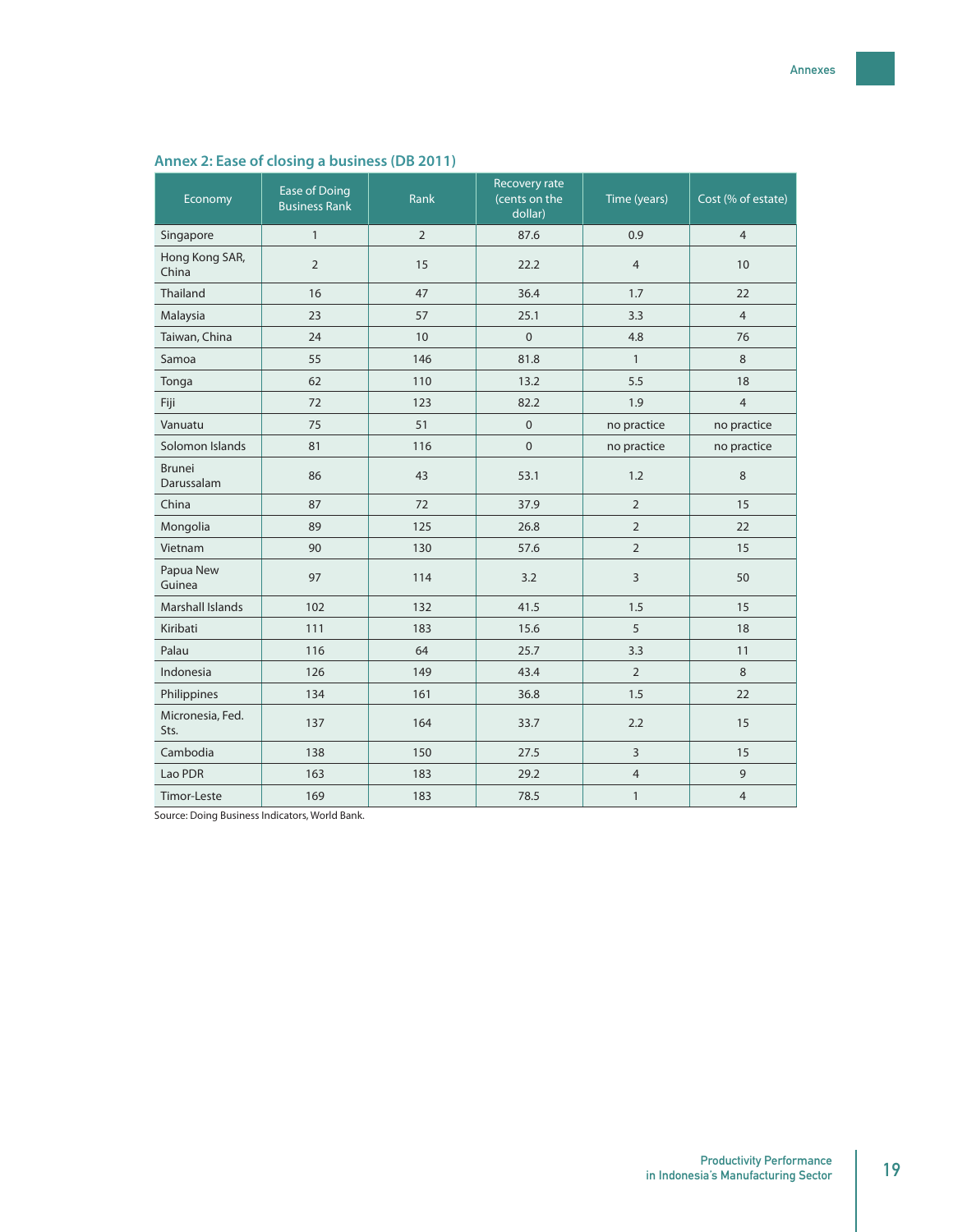CAAL

|   |                     |                      |                                                |   |   |                    | Von SMI |        |   |                                                                                                                |                      |        | Difference SMEs vs Non-SMEs |            |
|---|---------------------|----------------------|------------------------------------------------|---|---|--------------------|---------|--------|---|----------------------------------------------------------------------------------------------------------------|----------------------|--------|-----------------------------|------------|
|   |                     |                      |                                                |   |   |                    |         |        |   |                                                                                                                |                      |        |                             |            |
|   |                     | Continuing companies | i<br>I                                         | Í |   |                    | ij.     | i<br>I |   |                                                                                                                | Continuing companies | l<br>I | Esting<br>orientes          |            |
|   |                     |                      |                                                |   | Į | onthuming companie |         |        | Ĭ |                                                                                                                |                      |        |                             | da<br>Nati |
| Į |                     |                      |                                                |   |   |                    |         |        |   | þ                                                                                                              |                      |        |                             |            |
|   |                     |                      |                                                |   |   |                    |         |        |   |                                                                                                                |                      |        |                             |            |
|   |                     |                      |                                                |   |   |                    |         |        |   |                                                                                                                |                      |        |                             |            |
|   |                     |                      |                                                |   |   |                    |         |        |   |                                                                                                                |                      |        |                             |            |
|   |                     |                      |                                                |   |   |                    |         |        |   |                                                                                                                |                      |        |                             |            |
|   |                     |                      | te<br>La se se se se se se se se se se se se s |   |   |                    |         |        |   | Ë.                                                                                                             |                      |        |                             |            |
|   |                     |                      |                                                |   |   |                    |         |        |   | š                                                                                                              |                      |        |                             |            |
|   |                     |                      |                                                |   |   |                    |         |        |   | 88                                                                                                             |                      |        |                             |            |
|   |                     |                      |                                                |   |   |                    |         |        |   |                                                                                                                |                      |        |                             |            |
|   |                     |                      |                                                |   |   |                    |         |        |   | Ŝ                                                                                                              |                      |        |                             |            |
|   |                     |                      |                                                |   |   |                    |         |        |   | 的复数                                                                                                            |                      |        |                             |            |
|   |                     |                      |                                                |   |   |                    |         |        |   |                                                                                                                |                      |        |                             |            |
|   |                     |                      |                                                |   |   |                    |         |        |   |                                                                                                                |                      |        |                             |            |
|   |                     |                      |                                                |   |   |                    |         |        |   |                                                                                                                |                      |        |                             |            |
|   |                     |                      |                                                |   |   |                    |         |        |   |                                                                                                                |                      |        |                             |            |
|   |                     |                      |                                                |   |   |                    |         |        |   | ខ្ពុំ ខ្ពុំ ខ្ពុំ ខ្ពុំ ខ្ពុំ ខ្ពុំ ខ្ពុំ ខ្ពុំ ខ្ពុំ ខ្ពុំ ខ្ពុំ ខ្ពុំ ខ្ពុំ ខ្ពុំ ខ្ពុំ ខ្ពុំ ខ្ពុំ ខ្ពុំ ខ្ |                      |        |                             |            |
|   |                     |                      |                                                |   |   |                    |         |        |   |                                                                                                                |                      |        |                             |            |
|   |                     |                      |                                                |   |   |                    |         |        |   |                                                                                                                |                      |        |                             |            |
|   |                     |                      |                                                |   |   |                    |         |        |   |                                                                                                                |                      |        |                             |            |
|   |                     |                      |                                                |   |   |                    |         |        |   |                                                                                                                |                      |        |                             |            |
|   |                     |                      |                                                |   |   |                    |         |        |   |                                                                                                                |                      |        |                             |            |
|   |                     |                      |                                                |   |   |                    |         |        |   |                                                                                                                |                      |        |                             |            |
|   | source: World Bank. |                      |                                                |   |   |                    |         |        |   |                                                                                                                |                      |        |                             |            |

Appendix Table 3.2: Foreign minus domestic, exporters minus non-exporters, importers minus non-importers Appendix Table 3.2: Foreign minus domestic, exporters minus non-exporters, importers minus non-importers

|                                            | ž                              | ô                         |                    |                 |             |             |                      |             |          |                      |                                      |          |                      |                                                                                                                                                                                                                                                                                                                        |                      |              |                                                                                                                                         |              |          |          |        |                                                                                                                          |                                                                                                                                                                                                                                                                                             |
|--------------------------------------------|--------------------------------|---------------------------|--------------------|-----------------|-------------|-------------|----------------------|-------------|----------|----------------------|--------------------------------------|----------|----------------------|------------------------------------------------------------------------------------------------------------------------------------------------------------------------------------------------------------------------------------------------------------------------------------------------------------------------|----------------------|--------------|-----------------------------------------------------------------------------------------------------------------------------------------|--------------|----------|----------|--------|--------------------------------------------------------------------------------------------------------------------------|---------------------------------------------------------------------------------------------------------------------------------------------------------------------------------------------------------------------------------------------------------------------------------------------|
| Difference -Importers minus non-importers  | companies<br>Exiting           |                           | dol                | Destruction     |             | 0.0645      | 0.0379               | (60.000)    |          | (0.0227)<br>(0.0169) |                                      |          |                      |                                                                                                                                                                                                                                                                                                                        |                      |              |                                                                                                                                         |              |          |          |        |                                                                                                                          | $\begin{array}{r} 0.0234 \\ 0.0256 \\ 0.0256 \\ 0.0008 \\ 0.0008 \\ 0.0009 \\ 0.0009 \\ 0.0000 \\ 0.0000 \\ 0.0000 \\ 0.0004 \\ 0.0000 \\ 0.0000 \\ 0.0000 \\ 0.0000 \\ 0.0000 \\ 0.0000 \\ 0.0000 \\ 0.0000 \\ 0.0000 \\ 0.0000 \\ 0.0000 \\ 0.0000 \\ 0.0000 \\ 0.0000 \\ 0.0000 \\ 0.00$ |
|                                            | New                            |                           |                    | Job<br>Peation  | 0.0068      | 10.0090     | [0.0112]             | 0.0034      | (0.0072  | (0.0104              | (0.0127)                             | 0.0006   | 0.0003               |                                                                                                                                                                                                                                                                                                                        |                      |              | $\begin{array}{l} (0.0004) \\ (0.0010) \\ (0.0019) \\ (0.0114) \\ (0.0014) \\ (0.0014) \\ (0.0012) \\ (0.0012) \\ (0.0013) \end{array}$ |              |          |          |        |                                                                                                                          | (0.0080)<br>(0.0065)                                                                                                                                                                                                                                                                        |
|                                            | Continuing companies companies |                           | å                  | Destruction     |             | (0.0376     | 1980.0               | (0.0389     | 802010)  | (0.0282)             | (0.0257)                             |          |                      | $\begin{array}{l} (0.024) \\ (0.022) \\ (0.024) \\ (0.024) \\ (0.025) \\ (0.013) \\ (0.013) \\ (0.013) \\ (0.025) \\ (0.035) \\ (0.035) \\ (0.035) \\ (0.035) \\ (0.035) \\ (0.035) \\ (0.035) \\ (0.035) \\ (0.035) \\ (0.035) \\ (0.035) \\ (0.035) \\ (0.035) \\ (0.035) \\ (0.035) \\ (0.035) \\ (0.035) \\ (0.03$ |                      |              |                                                                                                                                         |              |          |          |        | 860000                                                                                                                   | (0.0147)                                                                                                                                                                                                                                                                                    |
|                                            |                                |                           | do                 | reation         | 0.000       | 606000      | (0.0214              | (0.0242)    | (0.0215  | (0.0113)             | (0.0122)                             | 0.0040   | (0.0271)             | (0.0065)                                                                                                                                                                                                                                                                                                               | (0.0075)             | (0.0231)     | 0.0137                                                                                                                                  | 0.0190       | (0.0118) | 0.0059   | 0.0114 | 0.0197                                                                                                                   | 0.0128                                                                                                                                                                                                                                                                                      |
|                                            |                                |                           | fear               |                 | 8           | 591<br>1991 | 1992                 | <b>98</b>   | 'nы      | <u>995</u>           | <b>SSG</b>                           | 99       | <b>1998</b>          | egi                                                                                                                                                                                                                                                                                                                    | 2000                 | 2001         | 2002                                                                                                                                    | 2003         | 2004     | 2005     | 2006   | 2007                                                                                                                     | 2008                                                                                                                                                                                                                                                                                        |
|                                            | Net Job                        | Growth                    |                    |                 | 0.0085      | 0.0920      | 0.0238               | 0.0139      | 0.0136   |                      | 0.0108<br>0.0110<br>0.0604<br>0.0249 |          |                      |                                                                                                                                                                                                                                                                                                                        |                      |              |                                                                                                                                         |              |          |          |        | $\begin{array}{r} 0.0291 \\ 0.0139 \\ 0.0139 \\ 0.0666 \\ 0.0066 \\ 0.0066 \\ 0.0185 \\ 0.0139 \\ 0.0165 \\ \end{array}$ | 0.0097                                                                                                                                                                                                                                                                                      |
| Difference - Exporters minus non-exporters | companies<br>Exiting           |                           | Job<br>Destruction |                 | 0.0000      | 0.1100      | (0.0370)<br>(0.0294) |             | (0.0223) | (0.0131)             |                                      |          |                      |                                                                                                                                                                                                                                                                                                                        |                      |              |                                                                                                                                         |              |          |          |        |                                                                                                                          |                                                                                                                                                                                                                                                                                             |
|                                            | <b>New</b>                     |                           | Job<br>Ireation    |                 | 0.0085      | (0.0128)    | (0.0174)             | (0.0105)    | (0.0027) | 0.0158               | (0.0165)                             |          |                      |                                                                                                                                                                                                                                                                                                                        |                      |              |                                                                                                                                         |              |          |          |        |                                                                                                                          | [0.0272]                                                                                                                                                                                                                                                                                    |
|                                            | Continuing companies companies |                           | do                 | Destruction     | 0.0000      | 0.0239      | 0.0241               | 0.0200      | 0.0207   | (0.0208              | (0.0215)                             | (0.0322) | (0.0454)<br>(0.0375) |                                                                                                                                                                                                                                                                                                                        |                      |              | (16150)<br>(62100)<br>(62100)<br>(62100)                                                                                                |              |          | (0.0086) | 0.0248 | 0.0248                                                                                                                   | (0.0251)                                                                                                                                                                                                                                                                                    |
|                                            |                                |                           | Job<br>Ireation    |                 | 0.0000      | 0.0290      | 0.0200               | 0.0251      | 0.0268   | 0.0289               | 0.0210                               | (0.0243) | (0.0195)<br>(0.0170) |                                                                                                                                                                                                                                                                                                                        | (0.0183)<br>(0.0815) |              | 0.0178                                                                                                                                  | 0.0188       | 0.0084   | 0.0199   | 0.0269 | 0.0293                                                                                                                   | 0.0451                                                                                                                                                                                                                                                                                      |
|                                            |                                |                           | <b>real</b>        |                 |             | <b>1991</b> | <b>SBI</b>           | 1993        | 1994     | <b>SBD</b>           | 996                                  | 1997     | 1998                 | 1999                                                                                                                                                                                                                                                                                                                   | 2000                 | <b>2001</b>  | 2002                                                                                                                                    | 2003         | 2004     | 2005     | 2006   | 2007                                                                                                                     | 2008                                                                                                                                                                                                                                                                                        |
|                                            |                                | Net Job<br>Growth         |                    |                 | 0.0810      | 0.0562      | 0.0293               | 0.0212      | 0.0252   | 0.0143               | 0.0423                               | 0.0831   | 0.0569               | 0.0122                                                                                                                                                                                                                                                                                                                 | 0.0427               | 0.0932       | 0.0118                                                                                                                                  | 0.0640       | 0.0163   | 0.0348   | 0.0631 | 0.0406                                                                                                                   | 0.0785                                                                                                                                                                                                                                                                                      |
|                                            | Exiting                        | companies                 | åq                 | Destruction     | 0.0000      | (0.1417     | (0.0770)             | (0.0666)    | (0.0542) | (0.0432)             | (0.0603)                             | (0.0704) | (0.0593)             | (0.0242)                                                                                                                                                                                                                                                                                                               | (0.0564)             |              | $\begin{smallmatrix} (0.1100) \ 0.0100 \ 0.0011 \end{smallmatrix}$<br>$\begin{smallmatrix} (0.071) \ 0.0244 \ 0.0531 \end{smallmatrix}$ |              |          |          |        | (0.0595)<br>(0.0838)                                                                                                     |                                                                                                                                                                                                                                                                                             |
|                                            | anies<br>New                   |                           |                    | Job<br>Creation |             |             |                      |             |          |                      |                                      |          |                      |                                                                                                                                                                                                                                                                                                                        |                      |              |                                                                                                                                         |              |          |          |        |                                                                                                                          |                                                                                                                                                                                                                                                                                             |
| Difference - Foreign minus domestic        |                                | Continuing companies comp |                    | Destruction     |             |             | (0.0516)<br>(0.0625) |             |          |                      |                                      |          |                      |                                                                                                                                                                                                                                                                                                                        |                      |              |                                                                                                                                         |              |          |          |        |                                                                                                                          |                                                                                                                                                                                                                                                                                             |
|                                            |                                |                           |                    | Job<br>Creation | 0.0000      | (0.0945     | (0.0825)             | (0.0808)    | (0.0685) | (0.0575)             |                                      |          |                      | (0.04716)<br>(0.05618)<br>(0.05618) (0.06716)<br>(0.06416) (0.06416) (0.06316)<br>(0.06316) (0.06316) (0.06355)                                                                                                                                                                                                        |                      |              |                                                                                                                                         |              |          |          |        |                                                                                                                          |                                                                                                                                                                                                                                                                                             |
|                                            |                                |                           | Year               |                 | <b>De61</b> | <b>1991</b> | 1992                 | <b>S661</b> | 1994     | 1995                 | 396                                  | 1997     | 88<br>199            |                                                                                                                                                                                                                                                                                                                        | 2000                 | 2001<br>2002 |                                                                                                                                         | 2003<br>2004 |          | 2005     | 2006   | 2007<br>2008                                                                                                             |                                                                                                                                                                                                                                                                                             |

Net Job<br>Growth

Source: World Bank staff. Source: World Bank staff.

CAAL